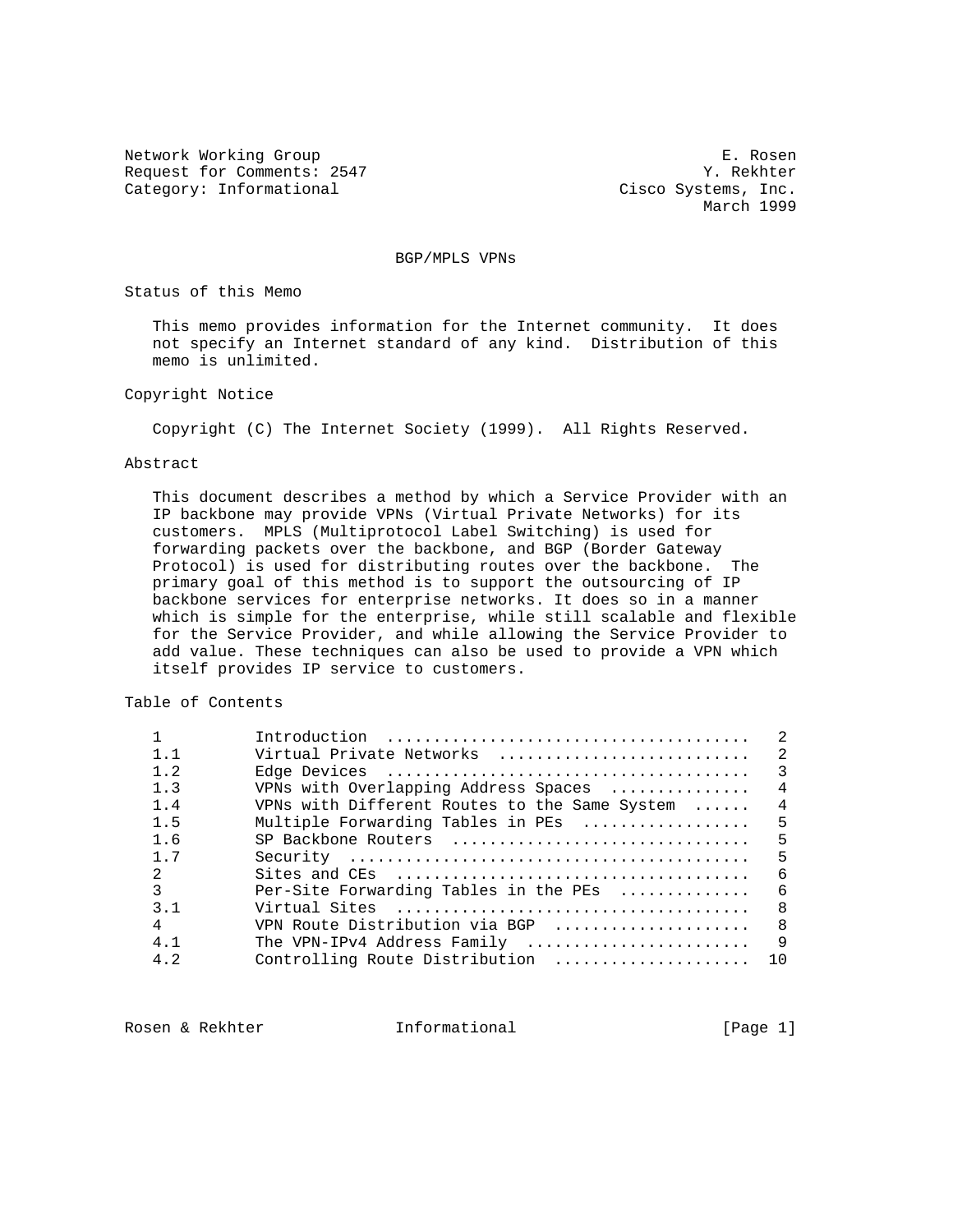| 4.2.1 | The Target VPN Attribute                            | 10 |
|-------|-----------------------------------------------------|----|
| 4.2.2 | Route Distribution Among PEs by BGP                 | 12 |
| 4.2.3 | The VPN of Origin Attribute                         | 13 |
| 4.2.4 | Building VPNs using Target and Origin Attributes    | 14 |
| 5     | Forwarding Across the Backbone                      | 15 |
| 6     | How PEs Learn Routes from CEs                       | 16 |
| 7     | How CEs learn Routes from PEs                       | 19 |
| 8     |                                                     | 19 |
| 8.1   |                                                     | 19 |
| 8.2   | Representing an ISP VPN as a Stub VPN               | 20 |
| 9     |                                                     | 20 |
| 9.1   | Point-to-Point Security Tunnels between CE Routers. | 21 |
| 9.2   | Multi-Party Security Associations                   | 21 |
| 10    | Ouality of Service                                  | 22 |
| 11    |                                                     | 22 |
| 12    | Intellectual Property Considerations                | 23 |
| 13    | Security Considerations                             | 23 |
| 14    |                                                     | 23 |
| 15    |                                                     | 24 |
| 16    |                                                     | 24 |
| 17    | Full Copyright Statement                            | 25 |

## 1. Introduction

### 1.1. Virtual Private Networks

 Consider a set of "sites" which are attached to a common network which we may call the "backbone". Let's apply some policy to create a number of subsets of that set, and let's impose the following rule: two sites may have IP interconnectivity over that backbone only if at least one of these subsets contains them both.

 The subsets we have created are "Virtual Private Networks" (VPNs). Two sites have IP connectivity over the common backbone only if there is some VPN which contains them both. Two sites which have no VPN in common have no connectivity over that backbone.

 If all the sites in a VPN are owned by the same enterprise, the VPN is a corporate "intranet". If the various sites in a VPN are owned by different enterprises, the VPN is an "extranet". A site can be in more than one VPN; e.g., in an intranet and several extranets. We regard both intranets and extranets as VPNs. In general, when we use the term VPN we will not be distinguishing between intranets and extranets.

 We wish to consider the case in which the backbone is owned and operated by one or more Service Providers (SPs). The owners of the sites are the "customers" of the SPs. The policies that determine

Rosen & Rekhter **Informational** [Page 2]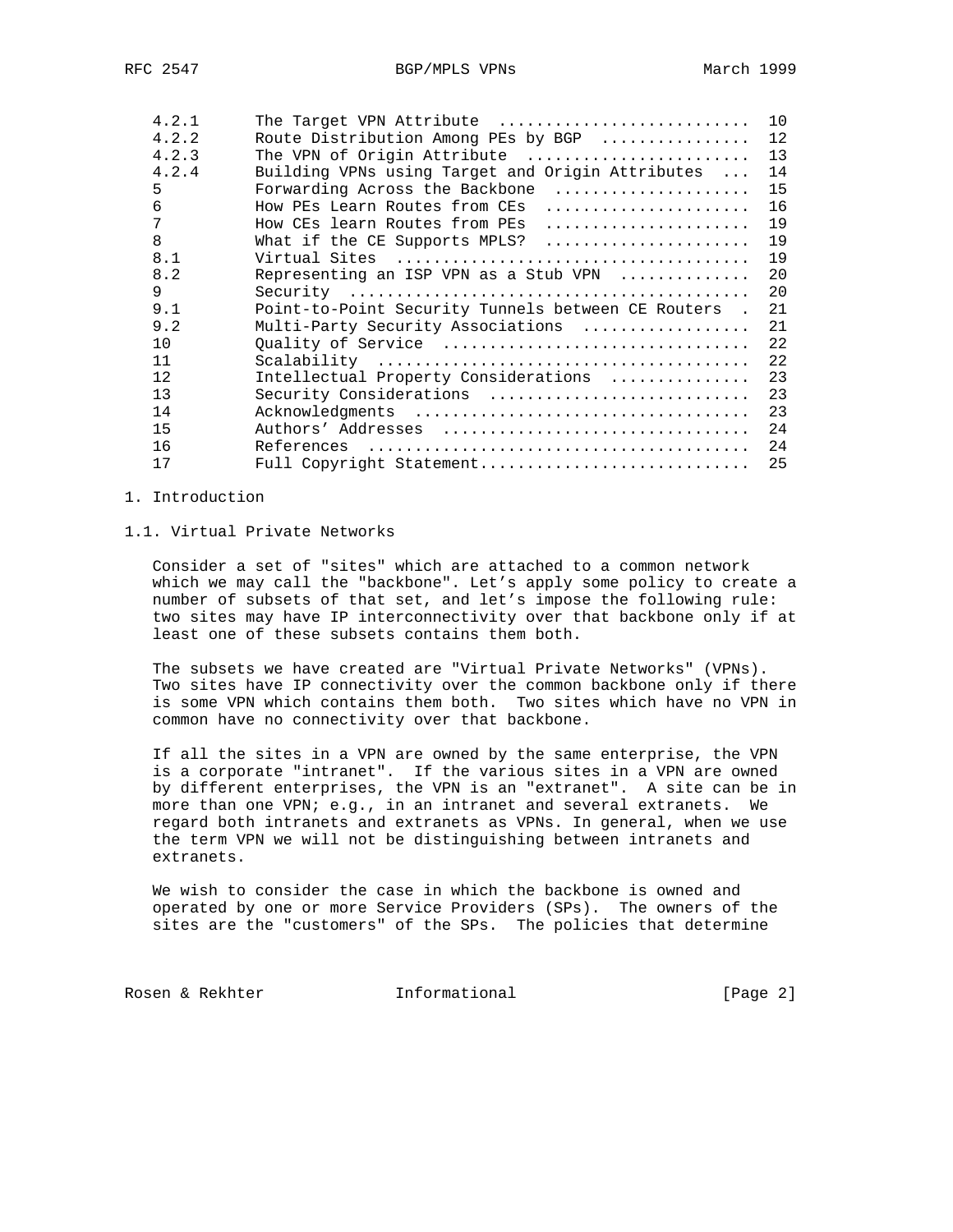whether a particular collection of sites is a VPN are the policies of the customers. Some customers will want the implementation of these policies to be entirely the responsibility of the SP. Other customers may want to implement these policies themselves, or to share with the SP the responsibility for implementing these policies. In this document, we are primarily discussing mechanisms that may be used to implement these policies. The mechanisms we describe are general enough to allow these policies to be implemented either by the SP alone, or by a VPN customer together with the SP. Most of the discussion is focused on the former case, however.

 The mechanisms discussed in this document allow the implementation of a wide range of policies. For example, within a given VPN, we can allow every site to have a direct route to every other site ("full mesh"), or we can restrict certain pairs of sites from having direct routes to each other ("partial mesh").

 In this document, we are particularly interested in the case where the common backbone offers an IP service. We are primarily concerned with the case in which an enterprise is outsourcing its backbone to a service provider, or perhaps to a set of service providers, with which it maintains contractual relationships. We are not focused on providing VPNs over the public Internet.

 In the rest of this introduction, we specify some properties which VPNs should have. The remainder of this document outlines a VPN model which has all these properties. The VPN Model of this document appears to be an instance of the framework described in [4].

### 1.2. Edge Devices

 We suppose that at each site, there are one or more Customer Edge (CE) devices, each of which is attached via some sort of data link (e.g., PPP, ATM, ethernet, Frame Relay, GRE tunnel, etc.) to one or more Provider Edge (PE) routers.

 If a particular site has a single host, that host may be the CE device. If a particular site has a single subnet, that the CE device may be a switch. In general, the CE device can be expected to be a router, which we call the CE router.

 We will say that a PE router is attached to a particular VPN if it is attached to a CE device which is in that VPN. Similarly, we will say that a PE router is attached to a particular site if it is attached to a CE device which is in that site.

 When the CE device is a router, it is a routing peer of the PE(s) to which it is attached, but is not a routing peer of CE routers at

Rosen & Rekhter **Informational** [Page 3]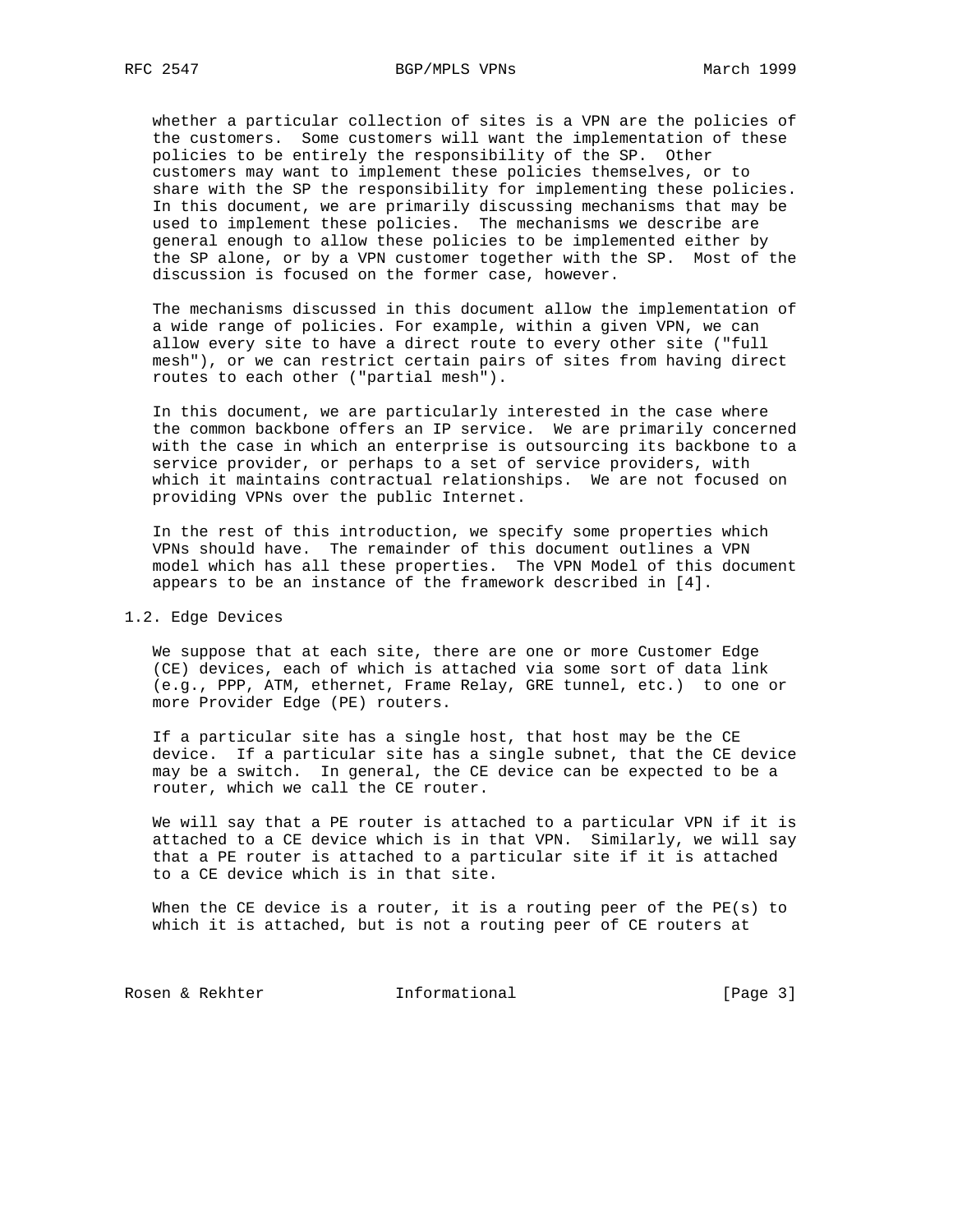other sites. Routers at different sites do not directly exchange routing information with each other; in fact, they do not even need to know of each other at all (except in the case where this is necessary for security purposes, see section 9). As a consequence, very large VPNs (i.e., VPNs with a very large number of sites) are easily supported, while the routing strategy for each individual site is greatly simplified.

 It is important to maintain clear administrative boundaries between the SP and its customers (cf. [4]). The PE and P routers should be administered solely by the SP, and the SP's customers should not have any management access to it. The CE devices should be administered solely by the customer (unless the customer has contracted the management services out to the SP).

1.3. VPNs with Overlapping Address Spaces

We assume that any two non-intersecting VPNs (i.e., VPNs with no sites in common) may have overlapping address spaces; the same address may be reused, for different systems, in different VPNs. As long as a given endsystem has an address which is unique within the scope of the VPNs that it belongs to, the endsystem itself does not need to know anything about VPNs.

 In this model, the VPN owners do not have a backbone to administer, not even a "virtual backbone". Nor do the SPs have to administer a separate backbone or "virtual backbone" for each VPN. Site-to-site routing in the backbone is optimal (within the constraints of the policies used to form the VPNs), and is not constrained in any way by an artificial "virtual topology" of tunnels.

1.4. VPNs with Different Routes to the Same System

 Although a site may be in multiple VPNs, it is not necessarily the case that the route to a given system at that site should be the same in all the VPNs. Suppose, for example, we have an intranet consisting of sites A, B, and C, and an extranet consisting of A, B, C, and the "foreign" site D. Suppose that at site A there is a server, and we want clients from B, C, or D to be able to use that server. Suppose also that at site B there is a firewall. We want all the traffic from site D to the server to pass through the firewall, so that traffic from the extranet can be access controlled. However, we don't want traffic from C to pass through the firewall on the way to the server, since this is intranet traffic.

 This means that it needs to be possible to set up two routes to the server. One route, used by sites B and C, takes the traffic directly to site A. The second route, used by site D, takes the traffic

Rosen & Rekhter **Informational** [Page 4]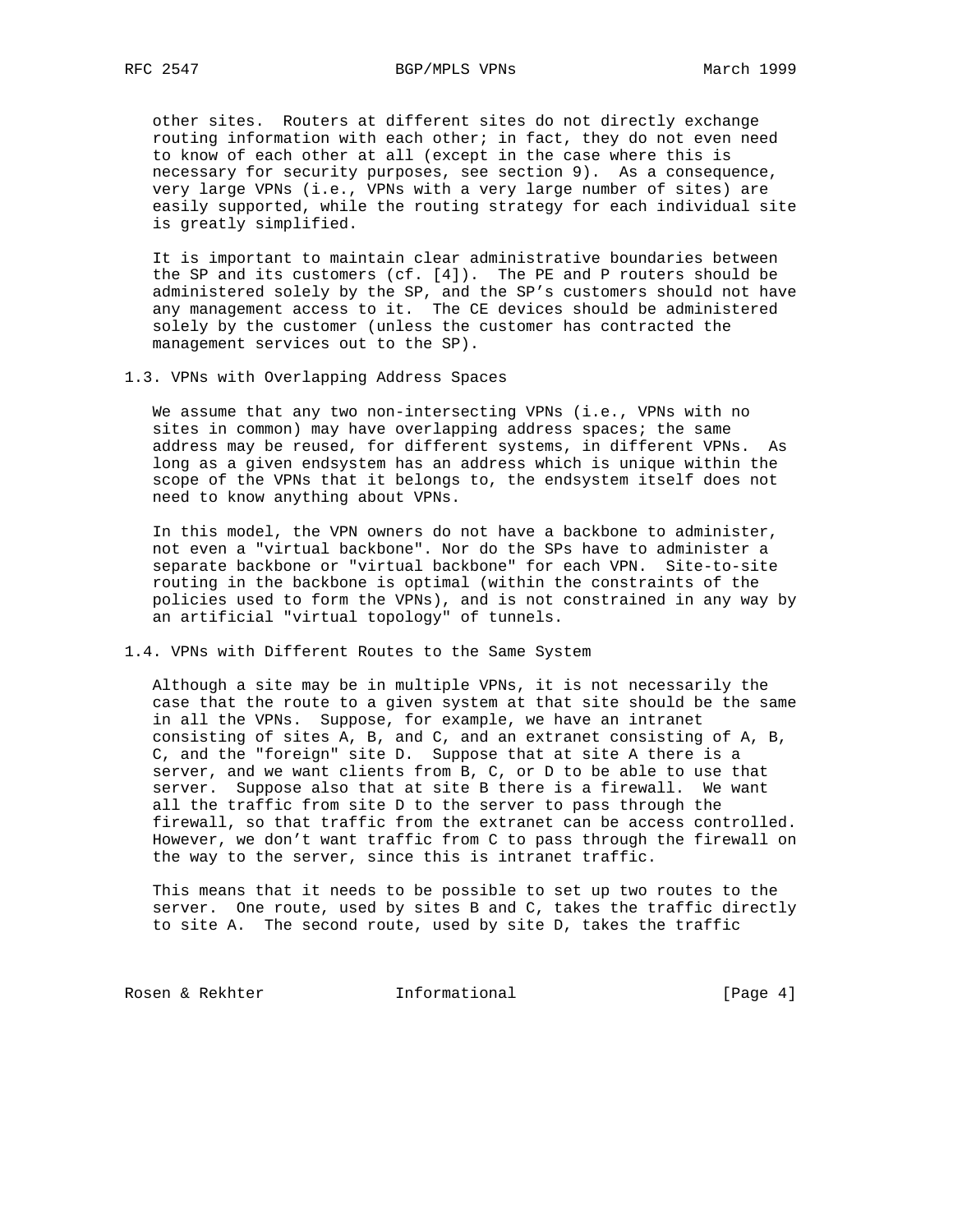instead to the firewall at site B. If the firewall allows the traffic to pass, it then appears to be traffic coming from site B, and follows the route to site A.

1.5. Multiple Forwarding Tables in PEs

 Each PE router needs to maintain a number of separate forwarding tables. Every site to which the PE is attached must be mapped to one of those forwarding tables. When a packet is received from a particular site, the forwarding table associated with that site is consulted in order to determine how to route the packet. The forwarding table associated with a particular site S is populated only with routes that lead to other sites which have at least one VPN in common with S. This prevents communication between sites which have no VPN in common, and it allows two VPNs with no site in common to use address spaces that overlap with each other.

1.6. SP Backbone Routers

 The SP's backbone consists of the PE routers, as well as other routers (P routers) which do not attach to CE devices.

 If every router in an SP's backbone had to maintain routing information for all the VPNs supported by the SP, this model would have severe scalability problems; the number of sites that could be supported would be limited by the amount of routing information that could be held in a single router. It is important to require therefore that the routing information about a particular VPN be present ONLY in those PE routers which attach to that VPN. In particular, the P routers should not need to have ANY per-VPN routing information whatsoever.

 VPNs may span multiple service providers. We assume though that when the path between PE routers crosses a boundary between SP networks, it does so via a private peering arrangement, at which there exists mutual trust between the two providers. In particular, each provider must trust the other to pass it only correct routing information, and to pass it labeled (in the sense of MPLS [9]) packets only if those packets have been labeled by trusted sources. We also assume that it is possible for label switched paths to cross the boundary between service providers.

## 1.7. Security

 A VPN model should, even without the use of cryptographic security measures, provide a level of security equivalent to that obtainable when a level 2 backbone (e.g., Frame Relay) is used. That is, in the absence of misconfiguration or deliberate interconnection of

Rosen & Rekhter **Informational** [Page 5]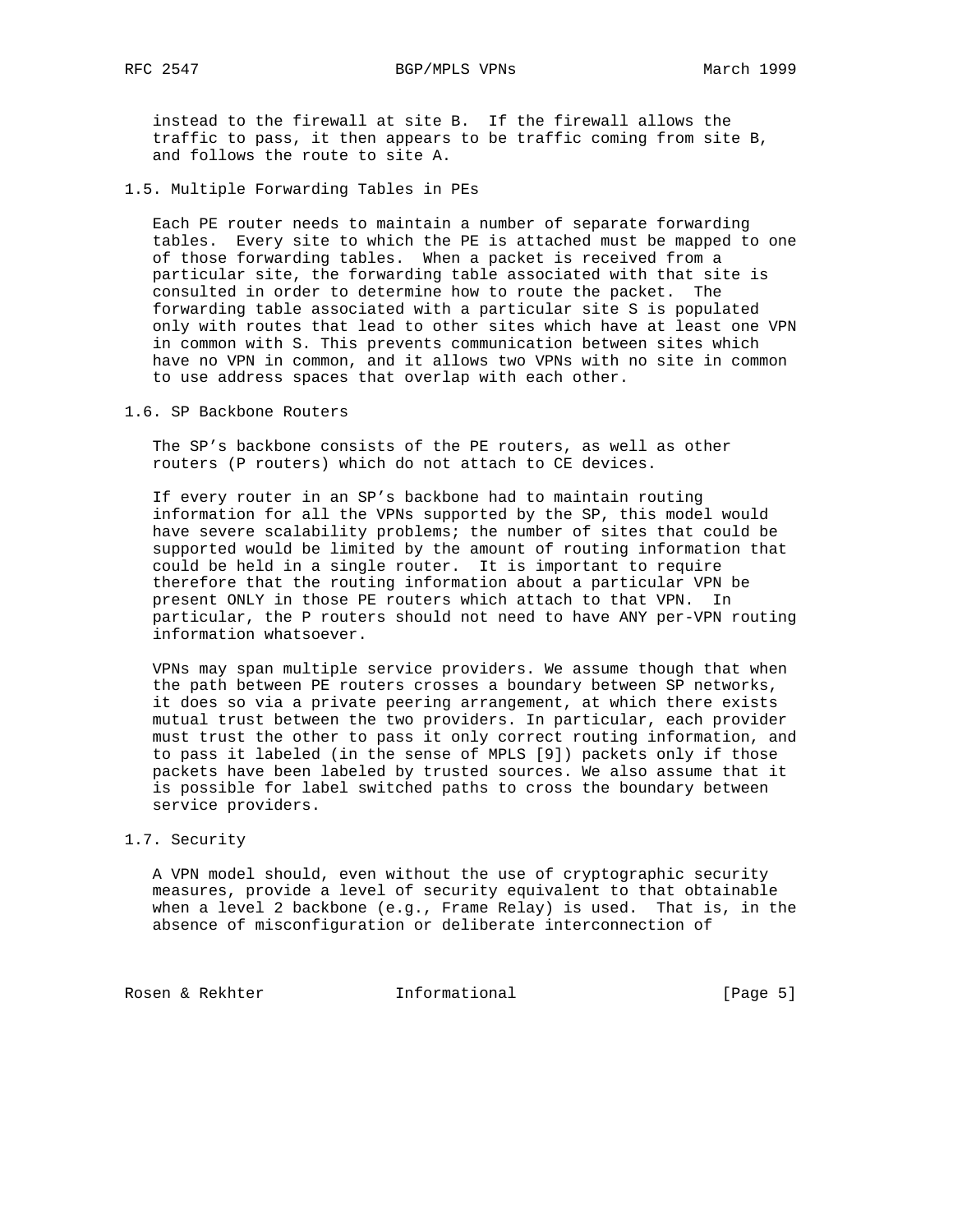different VPNs, it should not be possible for systems in one VPN to gain access to systems in another VPN.

It should also be possible to deploy standard security procedures.

2. Sites and CEs

 From the perspective of a particular backbone network, a set of IP systems constitutes a site if those systems have mutual IP interconnectivity, and communication between them occurs without use of the backbone. In general, a site will consist of a set of systems which are in geographic proximity. However, this is not universally true; two geographic locations connected via a leased line, over which OSPF is running, will constitute a single site, because communication between the two locations does not involve the use of the backbone.

 A CE device is always regarded as being in a single site (though as we shall see, a site may consist of multiple "virtual sites"). A site, however, may belong to multiple VPNs.

 A PE router may attach to CE devices in any number of different sites, whether those CE devices are in the same or in different VPNs. A CE device may, for robustness, attach to multiple PE routers, of the same or of different service providers. If the CE device is a router, the PE router and the CE router will appear as router adjacencies to each other.

 While the basic unit of interconnection is the site, the architecture described herein allows a finer degree of granularity in the control of interconnectivity. For example, certain systems at a site may be members of an intranet as well as members of one or more extranets, while other systems at the same site may be restricted to being members of the intranet only.

3. Per-Site Forwarding Tables in the PEs

 Each PE router maintains one or more "per-site forwarding tables". Every site to which the PE router is attached is associated with one of these tables. A particular packet's IP destination address is looked up in a particular per-site forwarding table only if that packet has arrived directly from a site which is associated with that table.

How are the per-site forwarding tables populated?

Rosen & Rekhter **Informational** [Page 6]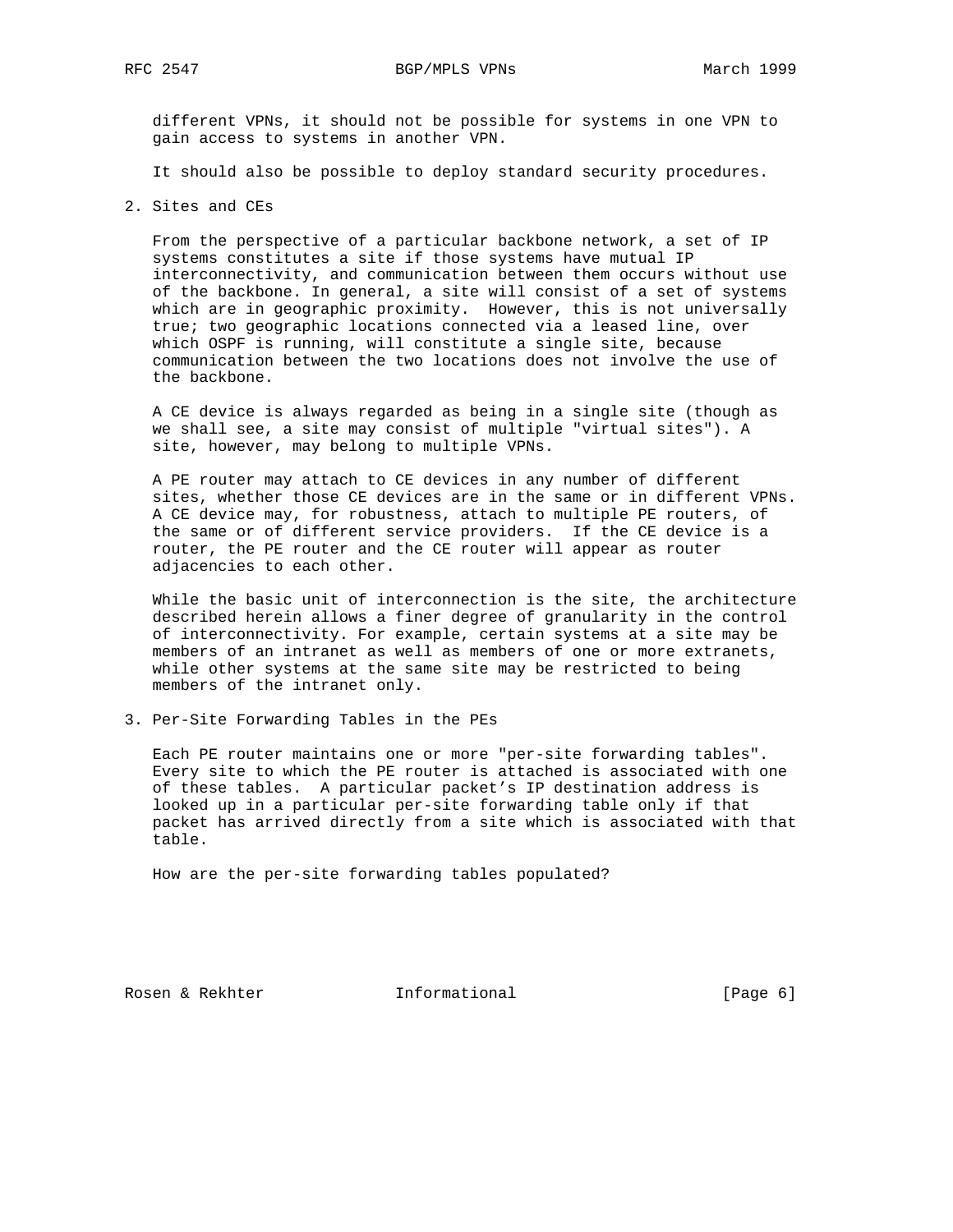As an example, let PE1, PE2, and PE3 be three PE routers, and let CE1, CE2, and CE3 be three CE routers. Suppose that PE1 learns, from CE1, the routes which are reachable at CE1's site. If PE2 and PE3 are attached respectively to CE2 and CE3, and there is some VPN V containing CE1, CE2, and CE3, then PE1 uses BGP to distribute to PE2 and PE3 the routes which it has learned from CE1. PE2 and PE3 use these routes to populate the forwarding tables which they associate respectively with the sites of CE2 and CE3. Routes from sites which are not in VPN V do not appear in these forwarding tables, which means that packets from CE2 or CE3 cannot be sent to sites which are not in VPN V.

 If a site is in multiple VPNs, the forwarding table associated with that site can contain routes from the full set of VPNs of which the site is a member.

 A PE generally maintains only one forwarding table per site, even if it is multiply connected to that site. Also, different sites can share the same forwarding table if they are meant to use exactly the same set of routes.

 Suppose a packet is received by a PE router from a particular directly attached site, but the packet's destination address does not match any entry in the forwarding table associated with that site. If the SP is not providing Internet access for that site, then the packet is discarded as undeliverable. If the SP is providing Internet access for that site, then the PE's Internet forwarding table will be consulted. This means that in general, only one forwarding table per PE need ever contain routes from the Internet, even if Internet access is provided.

 To maintain proper isolation of one VPN from another, it is important that no router in the backbone accept a labeled packet from any adjacent non-backbone device unless (a) the label at the top of the label stack was actually distributed by the backbone router to the non-backbone device, and (b) the backbone router can determine that use of that label will cause the packet to leave the backbone before any labels lower in the stack will be inspected, and before the IP header will be inspected. These restrictions are necessary in order to prevent packets from entering a VPN where they do not belong.

 The per-site forwarding tables in a PE are ONLY used for packets which arrive from a site which is directly attached to the PE. They are not used for routing packets which arrive from other routers that belong to the SP backbone. As a result, there may be multiple different routes to the same system, where the route followed by a given packet is determined by the site from which the packet enters the backbone. E.g., one may have one route to a given system for

Rosen & Rekhter **Informational** [Page 7]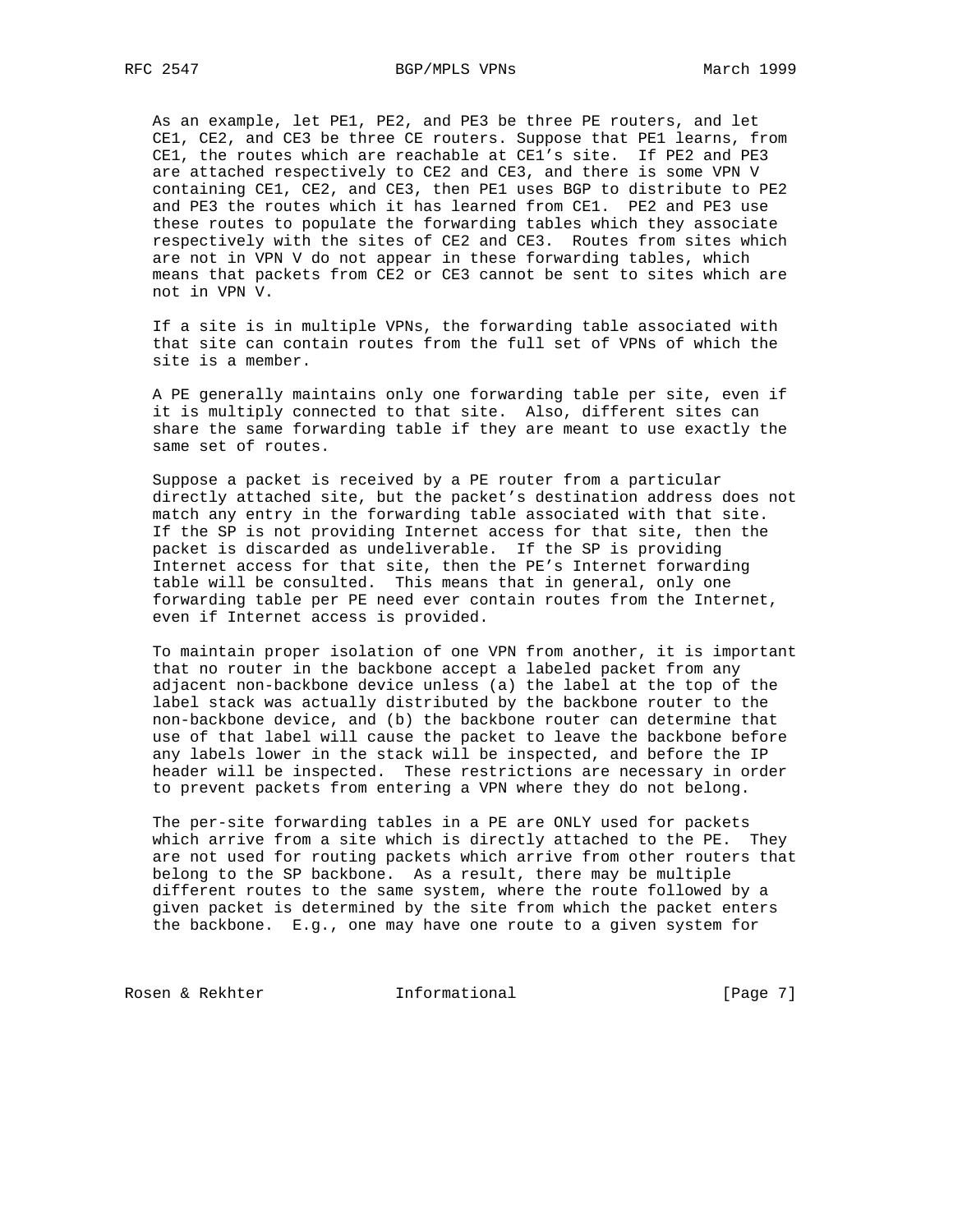packets from the extranet (where the route leads to a firewall), and a different route to the same system for packets from the intranet (including packets that have already passed through the firewall).

#### 3.1. Virtual Sites

 In some cases, a particular site may be divided by the customer into several virtual sites, perhaps by the use of VLANs. Each virtual site may be a member of a different set of VPNs. The PE then needs to contain a separate forwarding table for each virtual site. For example, if a CE supports VLANs, and wants each VLAN mapped to a separate VPN, the packets sent between CE and PE could be contained in the site's VLAN encapsulation, and this could be used by the PE, along with the interface over which the packet is received, to assign the packet to a particular virtual site.

 Alternatively, one could divide the interface into multiple "sub interfaces" (particularly if the interface is Frame Relay or ATM), and assign the packet to a VPN based on the sub-interface over which it arrives. Or one could simply use a different interface for each virtual site. In any case, only one CE router is ever needed per site, even if there are multiple virtual sites. Of course, a different CE router could be used for each virtual site, if that is desired.

 Note that in all these cases, the mechanisms, as well as the policy, for controlling which traffic is in which VPN are in the hand of the customer.

 If it is desired to have a particular host be in multiple virtual sites, then that host must determine, for each packet, which virtual site the packet is associated with. It can do this, e.g., by sending packets from different virtual sites on different VLANs, our out different network interfaces.

 These schemes do NOT require the CE to support MPLS. Section 8 contains a brief discussion of how the CE might support multiple virtual sites if it does support MPLS.

4. VPN Route Distribution via BGP

 PE routers use BGP to distribute VPN routes to each other (more accurately, to cause VPN routes to be distributed to each other).

 A BGP speaker can only install and distribute one route to a given address prefix. Yet we allow each VPN to have its own address space, which means that the same address can be used in any number of VPNs, where in each VPN the address denotes a different system. It follows

Rosen & Rekhter **Informational** [Page 8]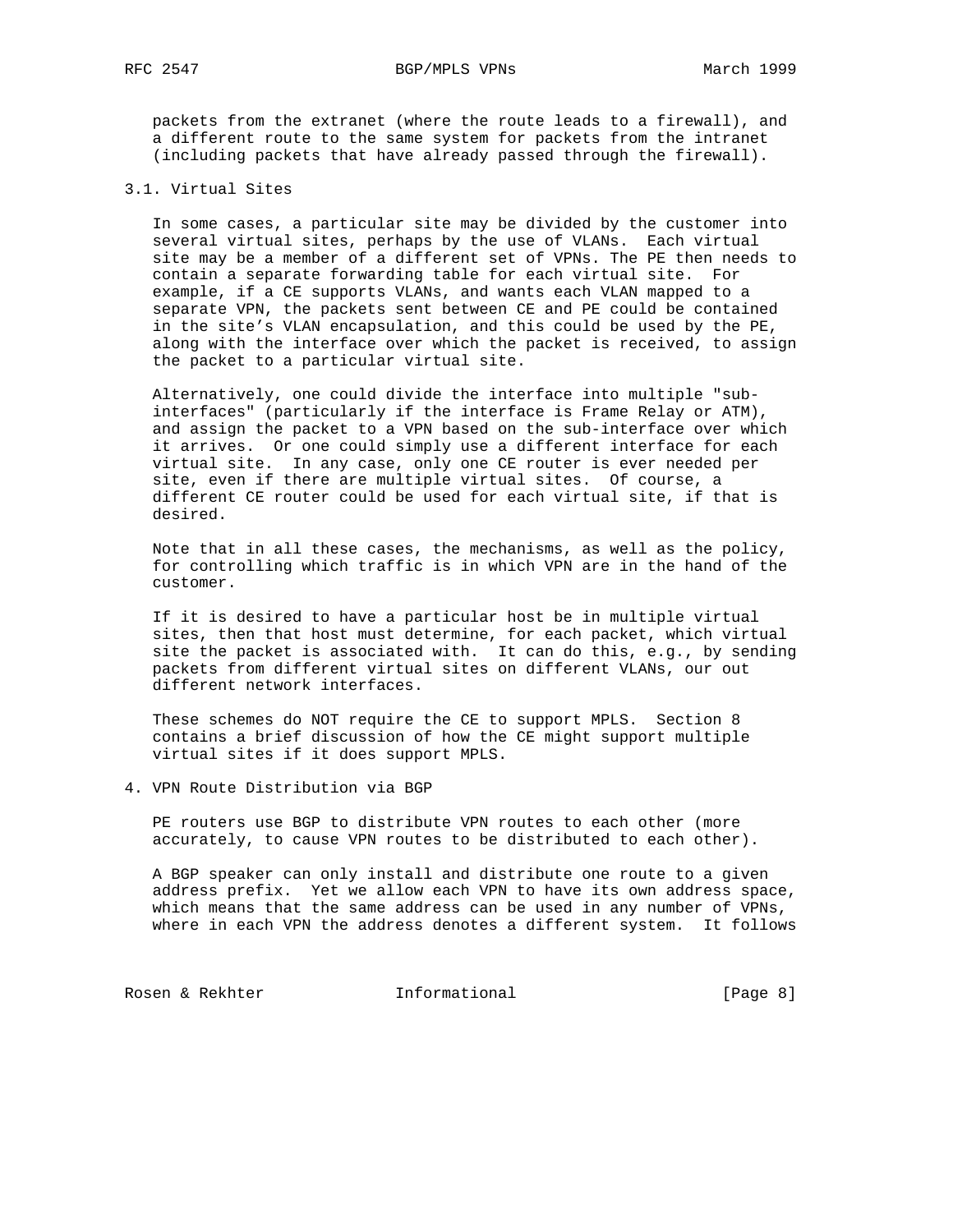that we need to allow BGP to install and distribute multiple routes to a single IP address prefix. Further, we must ensure that POLICY is used to determine which sites can be use which routes; given that several such routes are installed by BGP, only one such must appear in any particular per-site forwarding table.

 We meet these goals by the use of a new address family, as specified below.

4.1. The VPN-IPv4 Address Family

 The BGP Multiprotocol Extensions [3] allow BGP to carry routes from multiple "address families". We introduce the notion of the "VPN- IPv4 address family". A VPN-IPv4 address is a 12-byte quantity, beginning with an 8-byte "Route Distinguisher (RD)" and ending with a 4-byte IPv4 address. If two VPNs use the same IPv4 address prefix, the PEs translate these into unique VPN-IPv4 address prefixes. This ensures that if the same address is used in two different VPNs, it is possible to install two completely different routes to that address, one for each VPN.

The RD does not by itself impose any semantics; it contains no information about the origin of the route or about the set of VPNs to which the route is to be distributed. The purpose of the RD is solely to allow one to create distinct routes to a common IPv4 address prefix. Other means are used to determine where to redistribute the route (see section 4.2).

 The RD can also be used to create multiple different routes to the very same system. In section 3, we gave an example where the route to a particular server had to be different for intranet traffic than for extranet traffic. This can be achieved by creating two different VPN-IPv4 routes that have the same IPv4 part, but different RDs. This allows BGP to install multiple different routes to the same system, and allows policy to be used (see section 4.2.3) to decide which packets use which route.

 The RDs are structured so that every service provider can administer its own "numbering space" (i.e., can make its own assignments of RDs), without conflicting with the RD assignments made by any other service provider. An RD consists of a two-byte type field, an administrator field, and an assigned number field. The value of the type field determines the lengths of the other two fields, as well as the semantics of the administrator field. The administrator field identifies an assigned number authority, and the assigned number field contains a number which has been assigned, by the identified authority, for a particular purpose. For example, one could have an RD whose administrator field contains an Autonomous System number

Rosen & Rekhter **Informational** [Page 9]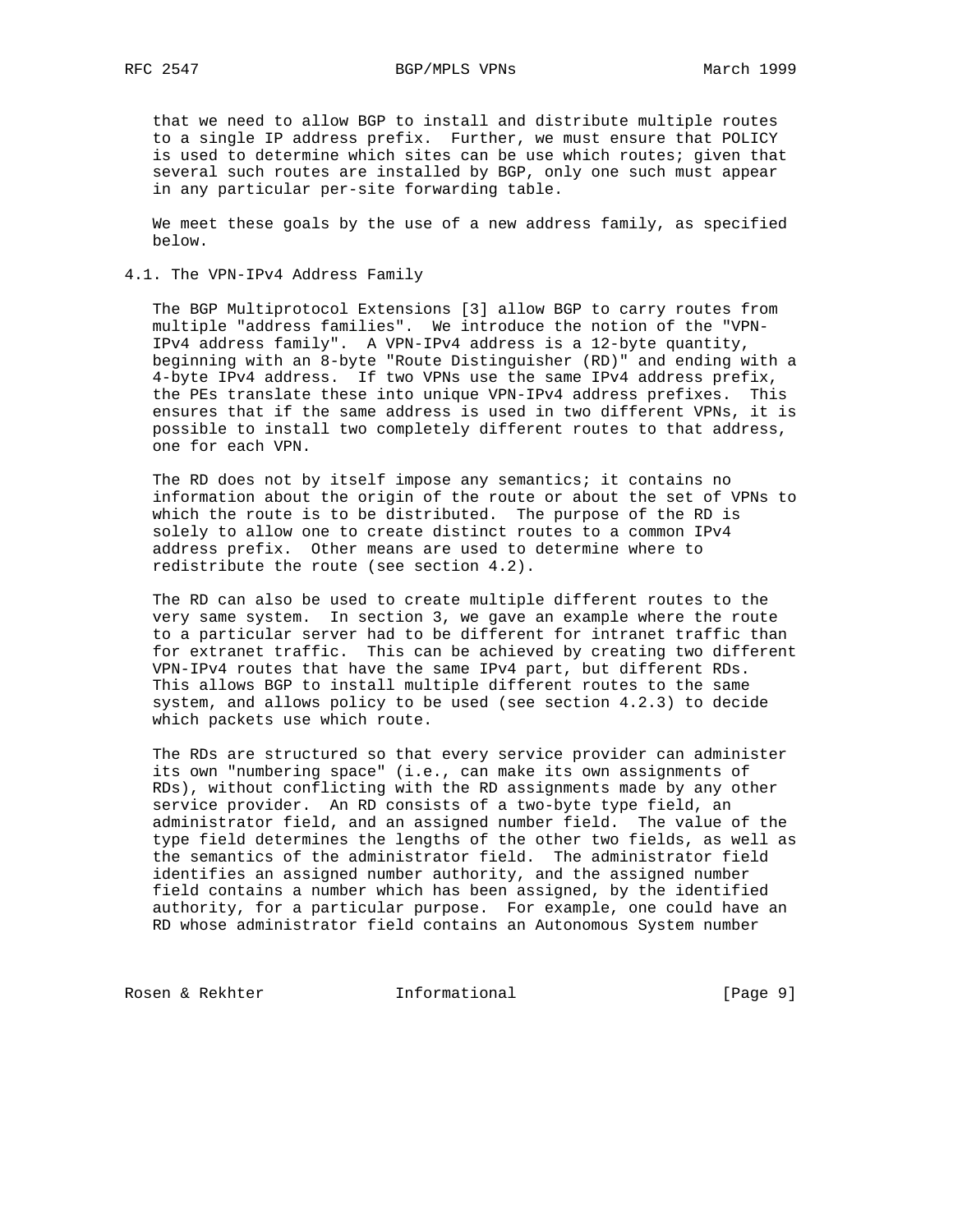(ASN), and whose (4-byte) number field contains a number assigned by the SP to whom IANA has assigned that ASN. RDs are given this structure in order to ensure that an SP which provides VPN backbone service can always create a unique RD when it needs to do so. However, the structuring provides no semantics. When BGP compares two such address prefixes, it ignores the structure entirely.

 If the Administrator subfield and the Assigned Number subfield of a VPN-IPv4 address are both set to all zeroes, the VPN-IPv4 address is considered to have exactly the same meaning as the corresponding globally unique IPv4 address. In particular, this VPN-IPv4 address and the corresponding globally unique IPv4 address will be considered comparable by BGP. In all other cases, a VPN-IPv4 address and its corresponding globally unique IPv4 address will be considered noncomparable by BGP.

 A given per-site forwarding table will only have one VPN-IPv4 route for any given IPv4 address prefix. When a packet's destination address is matched against a VPN-IPv4 route, only the IPv4 part is actually matched.

 A PE needs to be configured to associate routes which lead to particular CE with a particular RD. The PE may be configured to associate all routes leading to the same CE with the same RD, or it may be configured to associate different routes with different RDs, even if they lead to the same CE.

4.2. Controlling Route Distribution

 In this section, we discuss the way in which the distribution of the VPN-IPv4 routes is controlled.

4.2.1. The Target VPN Attribute

 Every per-site forwarding table is associated with one or more "Target VPN" attributes.

 When a VPN-IPv4 route is created by a PE router, it is associated with one or more "Target VPN" attributes. These are carried in BGP as attributes of the route.

 Any route associated with Target VPN T must be distributed to every PE router that has a forwarding table associated with Target VPN T. When such a route is received by a PE router, it is eligible to be installed in each of the PE's per-site forwarding tables that is associated with Target VPN T. (Whether it actually gets installed depends on the outcome of the BGP decision process.)

Rosen & Rekhter **Informational** [Page 10]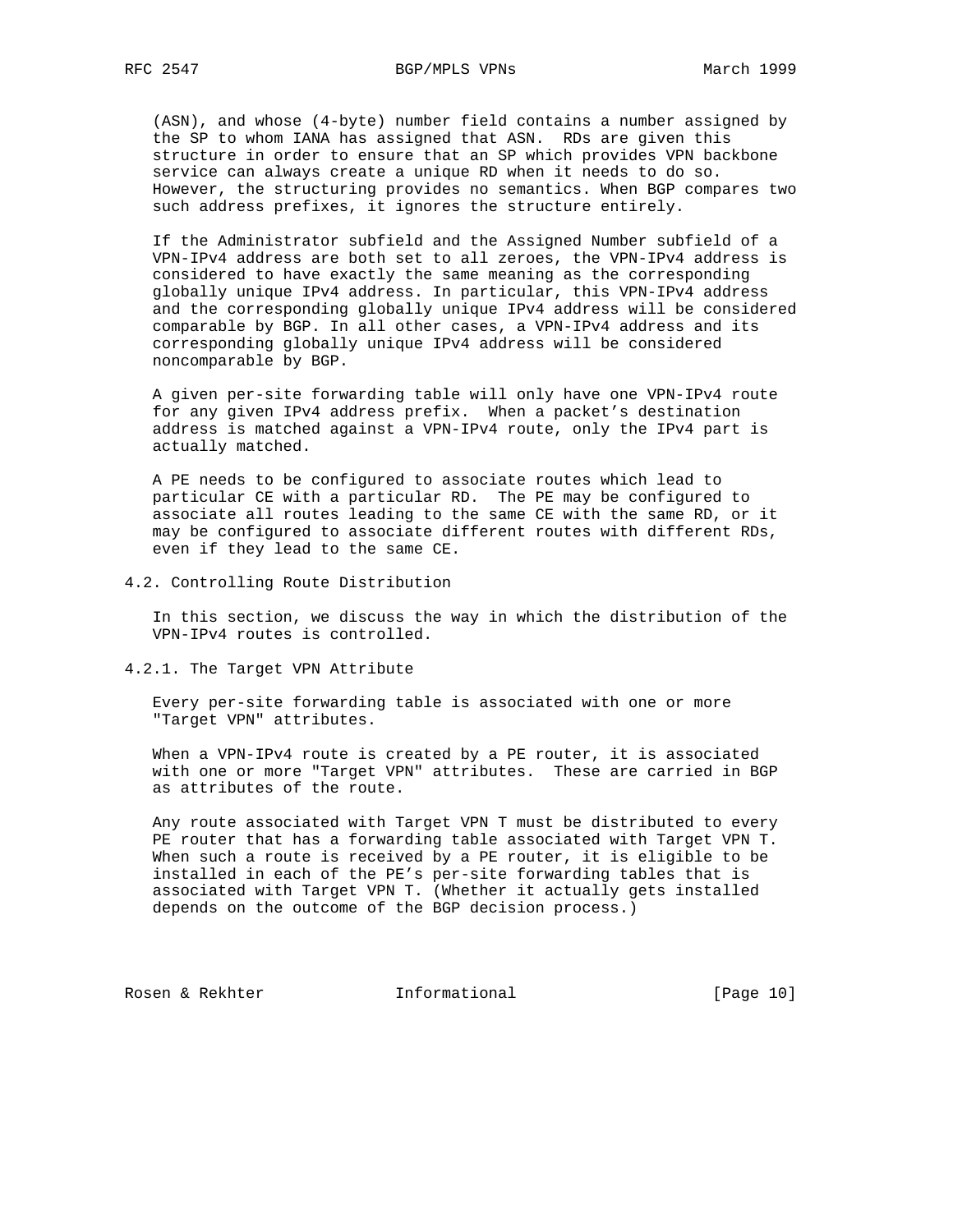In essence, a Target VPN attribute identifies a set of sites. Associating a particular Target VPN attribute with a route allows that route to be placed in the per-site forwarding tables that are used for routing traffic which is received from the corresponding sites.

 There is a set of Target VPNs that a PE router attaches to a route received from site S. And there is a set of Target VPNs that a PE router uses to determine whether a route received from another PE router could be placed in the forwarding table associated with site S. The two sets are distinct, and need not be the same.

 The function performed by the Target VPN attribute is similar to that performed by the BGP Communities Attribute. However, the format of the latter is inadequate, since it allows only a two-byte numbering space. It would be fairly straightforward to extend the BGP Communities Attribute to provide a larger numbering space. It should also be possible to structure the format, similar to what we have described for RDs (see section 4.1), so that a type field defines the length of an administrator field, and the remainder of the attribute is a number from the specified administrator's numbering space.

 When a BGP speaker has received two routes to the same VPN-IPv4 prefix, it chooses one, according to the BGP rules for route preference.

 Note that a route can only have one RD, but it can have multiple Target VPNs. In BGP, scalability is improved if one has a single route with multiple attributes, as opposed to multiple routes. One could eliminate the Target VPN attribute by creating more routes (i.e., using more RDs), but the scaling properties would be less favorable.

 How does a PE determine which Target VPN attributes to associate with a given route? There are a number of different possible ways. The PE might be configured to associate all routes that lead to a particular site with a particular Target VPN. Or the PE might be configured to associate certain routes leading to a particular site with one Target VPN, and certain with another. Or the CE router, when it distributes these routes to the PE (see section 6), might specify one or more Target VPNs for each route. The latter method shifts the control of the mechanisms used to implement the VPN policies from the SP to the customer. If this method is used, it may still be desirable to have the PE eliminate any Target VPNs that, according to its own configuration, are not allowed, and/or to add in some Target VPNs that according to its own configuration are mandatory.

Rosen & Rekhter **Informational** [Page 11]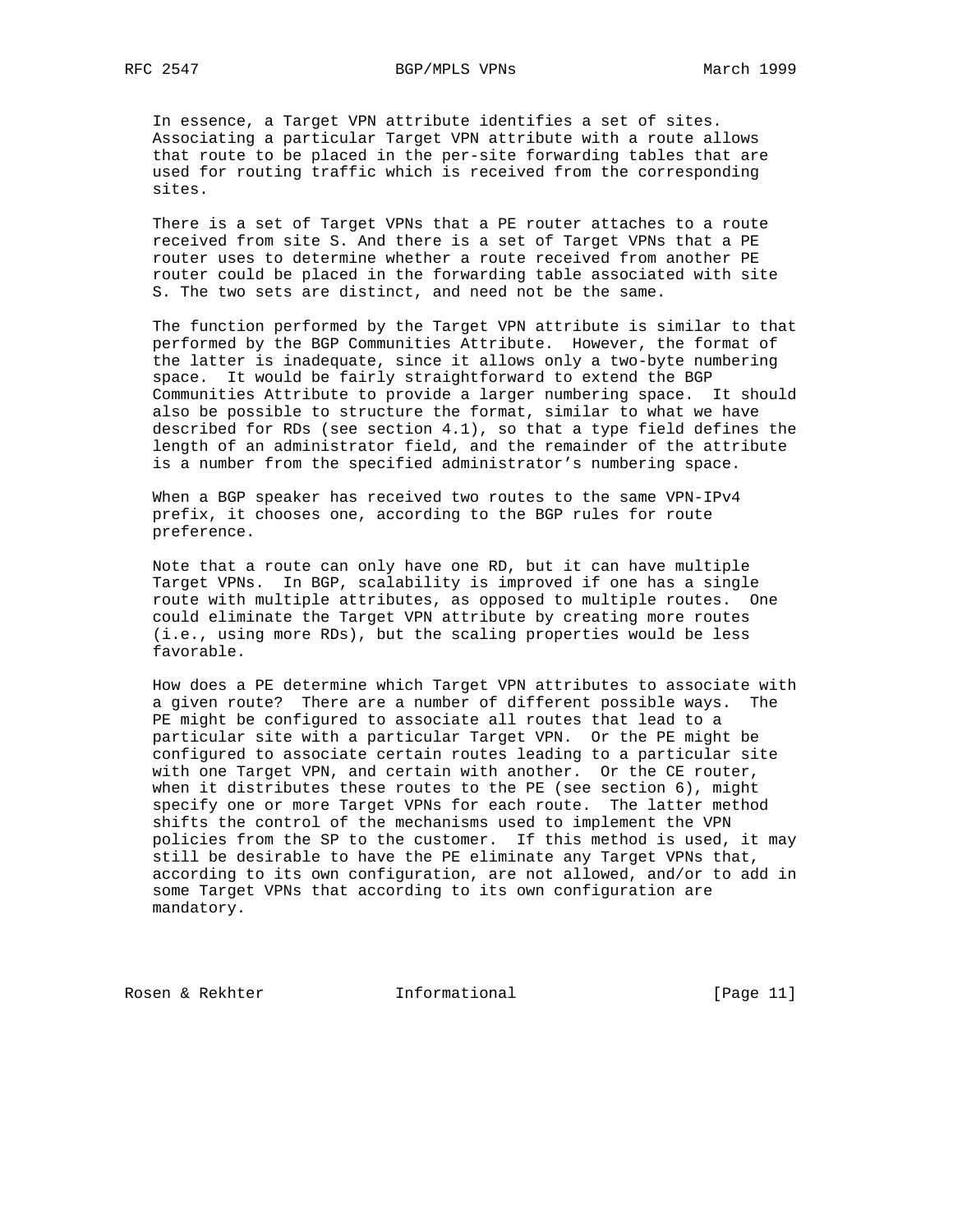It might be more accurate, if less suggestive, to call this attribute the "Route Target" attribute instead of the "VPN Target" attribute. It really identifies only a set of sites which will be able to use the route, without prejudice to whether those sites constitute what might intuitively be called a VPN.

#### 4.2.2. Route Distribution Among PEs by BGP

 If two sites of a VPN attach to PEs which are in the same Autonomous System, the PEs can distribute VPN-IPv4 routes to each other by means of an IBGP connection between them. Alternatively, each can have an IBGP connection to a route reflector.

 If two sites of VPN are in different Autonomous Systems (e.g., because they are connected to different SPs), then a PE router will need to use IBGP to redistribute VPN-IPv4 routes either to an Autonomous System Border Router (ASBR), or to a route reflector of which an ASBR is a client. The ASBR will then need to use EBGP to redistribute those routes to an ASBR in another AS. This allows one to connect different VPN sites to different Service Providers. However, VPN-IPv4 routes should only be accepted on EBGP connections at private peering points, as part of a trusted arrangement between SPs. VPN-IPv4 routes should neither be distributed to nor accepted from the public Internet.

 If there are many VPNs having sites attached to different Autonomous Systems, there does not need to be a single ASBR between those two ASes which holds all the routes for all the VPNs; there can be multiple ASBRs, each of which holds only the routes for a particular subset of the VPNs.

 When a PE router distributes a VPN-IPv4 route via BGP, it uses its own address as the "BGP next hop". It also assigns and distributes an MPLS label. (Essentially, PE routers distribute not VPN-IPv4 routes, but Labeled VPN-IPv4 routes. Cf. [8]) When the PE processes a received packet that has this label at the top of the stack, the PE will pop the stack, and send the packet directly to the site from to which the route leads. This will usually mean that it just sends the packet to the CE router from which it learned the route. The label may also determine the data link encapsulation.

 In most cases, the label assigned by a PE will cause the packet to be sent directly to a CE, and the PE which receives the labeled packet will not look up the packet's destination address in any forwarding table. However, it is also possible for the PE to assign a label which implicitly identifies a particular forwarding table. In this case, the PE receiving a packet that label would look up the packet's destination address in one of its forwarding tables. While this can

Rosen & Rekhter **Informational** [Page 12]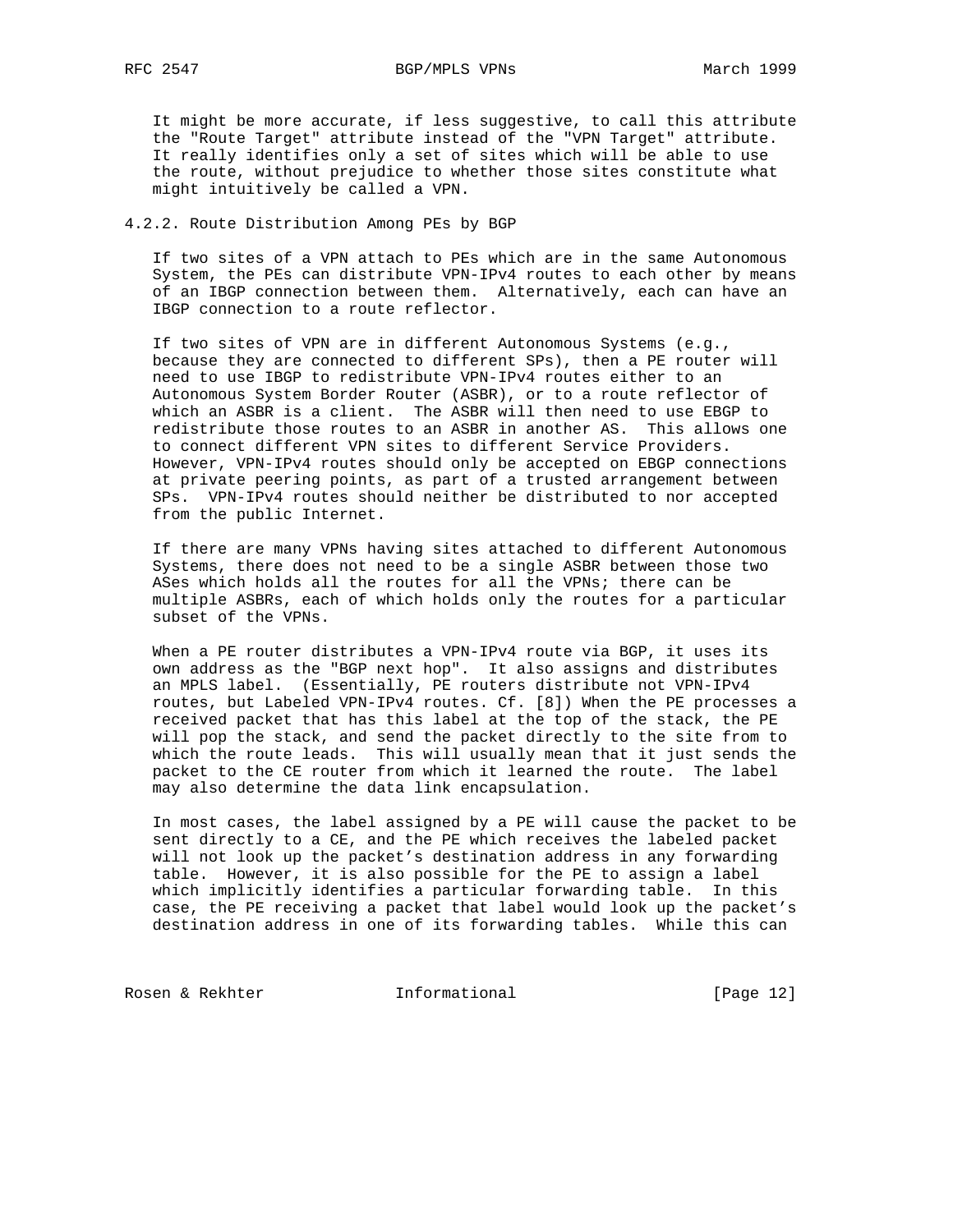be very useful in certain circumstances, we do not consider it further in this paper.

 Note that the MPLS label that is distributed in this way is only usable if there is a label switched path between the router that installs a route and the BGP next hop of that route. We do not make any assumption about the procedure used to set up that label switched path. It may be set up on a pre-established basis, or it may be set up when a route which would need it is installed. It may be a "best effort" route, or it may be a traffic engineered route. Between a particular PE router and its BGP next hop for a particular route there may be one LSP, or there may be several, perhaps with different QoS characteristics. All that matters for the VPN architecture is that some label switched path between the router and its BGP next hop exists.

 All the usual techniques for using route reflectors [2] to improve scalability, e.g., route reflector hierarchies, are available. If route reflectors are used, there is no need to have any one route reflector know all the VPN-IPv4 routes for all the VPNs supported by the backbone. One can have separate route reflectors, which do not communicate with each other, each of which supports a subset of the total set of VPNs.

 If a given PE router is not attached to any of the Target VPNs of a particular route, it should not receive that route; the other PE or route reflector which is distributing routes to it should apply outbound filtering to avoid sending it unnecessary routes. Of course, if a PE router receives a route via BGP, and that PE is not attached to any of the route's target VPNs, the PE should apply inbound filtering to the route, neither installing nor redistributing it.

 A router which is not attached to any VPN, i.e., a P router, never installs any VPN-IPv4 routes at all.

 These distribution rules ensure that there is no one box which needs to know all the VPN-IPv4 routes that are supported over the backbone. As a result, the total number of such routes that can be supported over the backbone is not bound by the capacity of any single device, and therefore can increase virtually without bound.

4.2.3. The VPN of Origin Attribute

 A VPN-IPv4 route may be optionally associated with a VPN of Origin attribute. This attribute uniquely identifies a set of sites, and identifies the corresponding route as having come from one of the sites in that set. Typical uses of this attribute might be to

Rosen & Rekhter **Informational** [Page 13]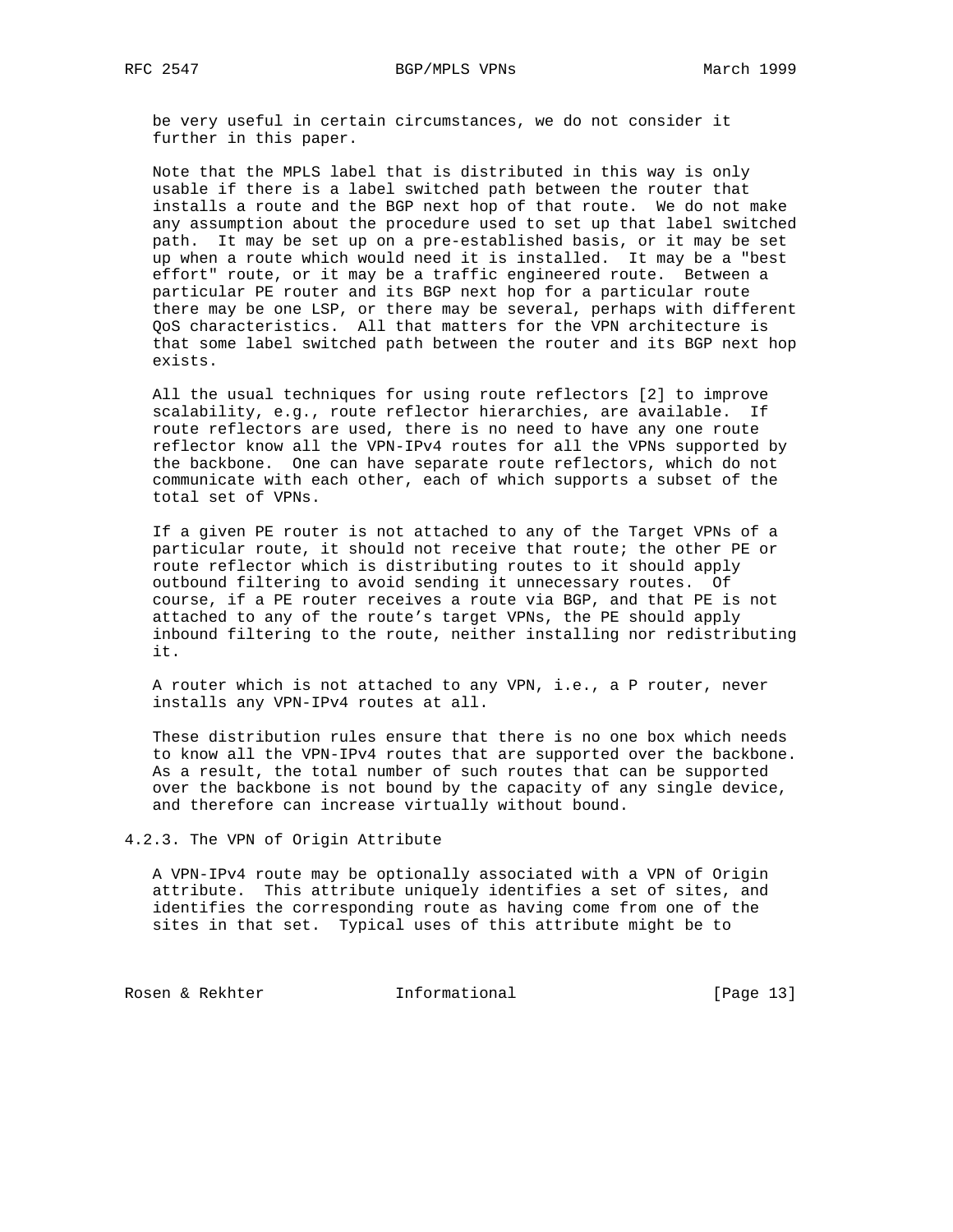RFC 2547 BGP/MPLS VPNs March 1999

 identify the enterprise which owns the site where the route leads, or to identify the site's intranet. However, other uses are also possible. This attribute could be encoded as an extended BGP communities attribute.

 In situations in which it is necessary to identify the source of a route, it is this attribute, not the RD, which must be used. This attribute may be used when "constructing" VPNs, as described below.

 It might be more accurate, if less suggestive, to call this attribute the "Route Origin" attribute instead of the "VPN of Origin" attribute. It really identifies the route only has having come from one of a particular set of sites, without prejudice as to whether that particular set of sites really constitutes a VPN.

4.2.4. Building VPNs using Target and Origin Attributes

 By setting up the Target VPN and VPN of Origin attributes properly, one can construct different kinds of VPNs.

 Suppose it is desired to create a Closed User Group (CUG) which contains a particular set of sites. This can be done by creating a particular Target VPN attribute value to represent the CUG. This value then needs to be associated with the per-site forwarding tables for each site in the CUG, and it needs to be associated with every route learned from a site in the CUG. Any route which has this Target VPN attribute will need to be redistributed so that it reaches every PE router attached to one of the sites in the CUG.

 Alternatively, suppose one desired, for whatever reason, to create a "hub and spoke" kind of VPN. This could be done by the use of two Target Attribute values, one meaning "Hub" and one meaning "Spoke". Then routes from the spokes could be distributed to the hub, without causing routes from the hub to be distributed to the spokes.

 Suppose one has a number of sites which are in an intranet and an extranet, as well as a number of sites which are in the intranet only. Then there may be both intranet and extranet routes which have a Target VPN identifying the entire set of sites. The sites which are to have intranet routes only can filter out all routes with the "wrong" VPN of Origin.

 These two attributes allow great flexibility in allowing one to control the distribution of routing information among various sets of sites, which in turn provides great flexibility in constructing VPNs.

Rosen & Rekhter **Informational** [Page 14]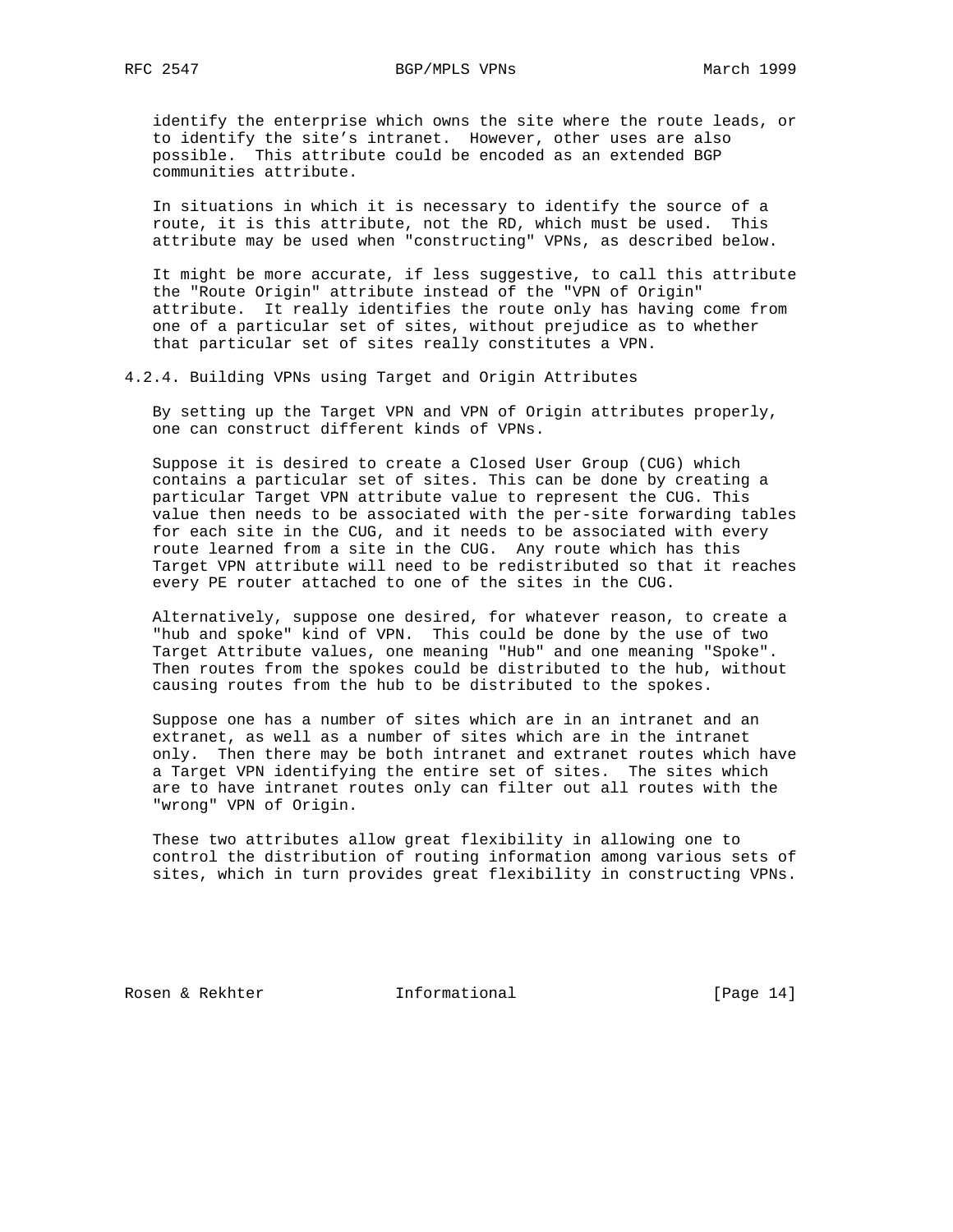5. Forwarding Across the Backbone

 If the intermediate routes in the backbone do not have any information about the routes to the VPNs, how are packets forwarded from one VPN site to another?

This is done by means of MPLS with a two-level label stack.

 PE routers (and ASBRs which redistribute VPN-IPv4 addresses) need to insert /32 address prefixes for themselves into the IGP routing tables of the backbone. This enables MPLS, at each node in the backbone network, to assign a label corresponding to the route to each PE router. (Certain procedures for setting up label switched paths in the backbone may not require the presence of the /32 address prefixes.)

 When a PE receives a packet from a CE device, it chooses a particular per-site forwarding table in which to look up the packet's destination address. Assume that a match is found.

 If the packet is destined for a CE device attached to this same PE, the packet is sent directly to that CE device.

 If the packet is not destined for a CE device attached to this same PE, the packet's "BGP Next Hop" is found, as well as the label which that BGP next hop assigned for the packet's destination address. This label is pushed onto the packet's label stack, and becomes the bottom label. Then the PE looks up the IGP route to the BGP Next Hop, and thus determines the IGP next hop, as well as the label assigned to the address of the BGP next hop by the IGP next hop. This label gets pushed on as the packet's top label, and the packet is then forwarded to the IGP next hop. (If the BGP next hop is the same as the IGP next hop, the second label may not need to be pushed on, however.)

 At this point, MPLS will carry the packet across the backbone and into the appropriate CE device. That is, all forwarding decisions by P routers and PE routers are now made by means of MPLS, and the packet's IP header is not looked at again until the packet reaches the CE device. The final PE router will pop the last label from the MPLS label stack before sending the packet to the CE device, thus the CE device will just see an ordinary IP packet. (Though see section 8 for some discussion of the case where the CE desires to received labeled packets.)

 When a packet enters the backbone from a particular site via a particular PE router, the packet's route is determined by the contents of the forwarding table which that PE router associated with that site. The forwarding tables of the PE router where the packet

Rosen & Rekhter **Informational** [Page 15]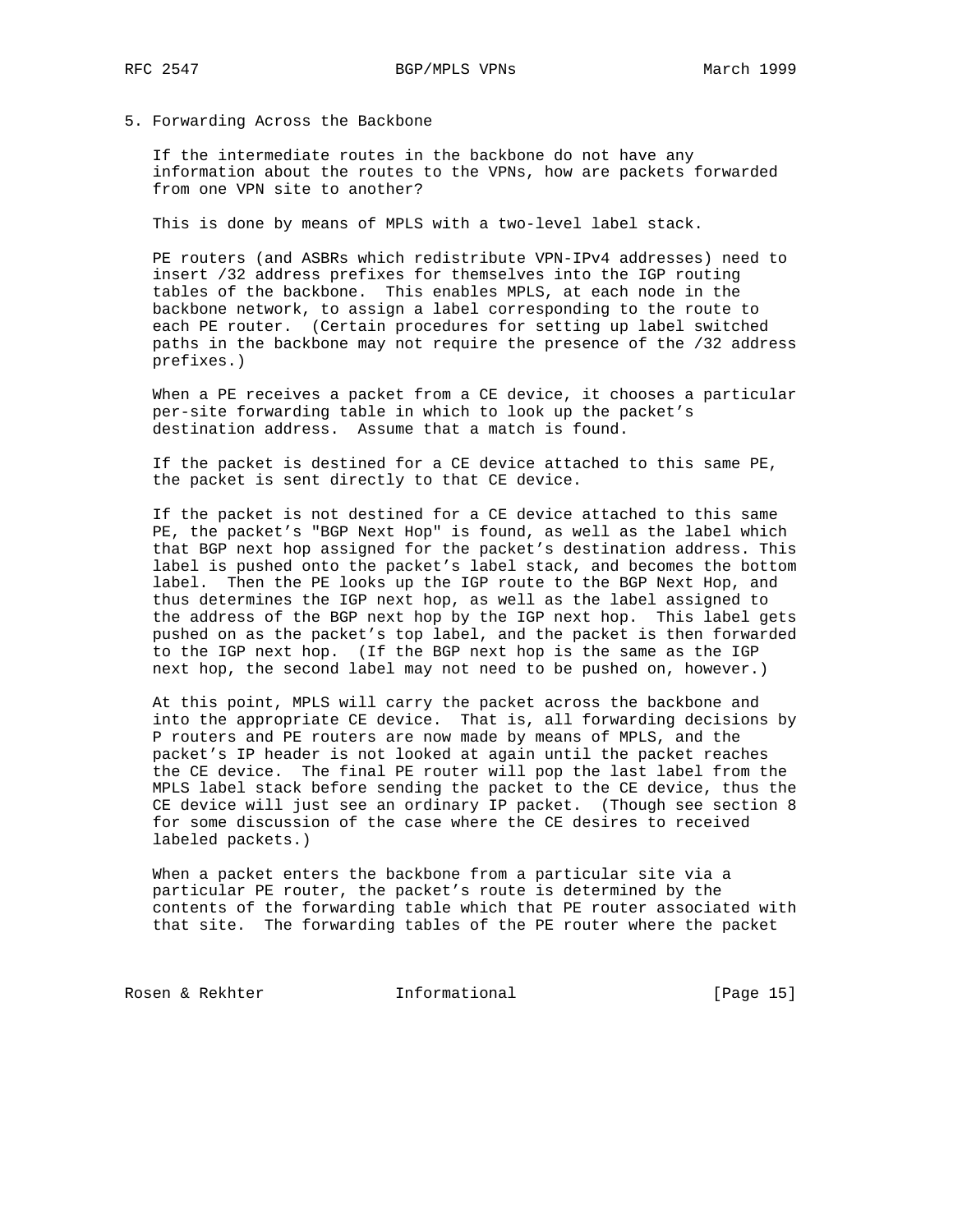leaves the backbone are not relevant. As a result, one may have multiple routes to the same system, where the particular route chosen for a particular packet is based on the site from which the packet enters the backbone.

 Note that it is the two-level labeling that makes it possible to keep all the VPN routes out of the P routers, and this in turn is crucial to ensuring the scalability of the model. The backbone does not even need to have routes to the CEs, only to the PEs.

6. How PEs Learn Routes from CEs

 The PE routers which attach to a particular VPN need to know, for each of that VPN's sites, which addresses in that VPN are at each site.

 In the case where the CE device is a host or a switch, this set of addresses will generally be configured into the PE router attaching to that device. In the case where the CE device is a router, there are a number of possible ways that a PE router can obtain this set of addresses.

 The PE translates these addresses into VPN-IPv4 addresses, using a configured RD. The PE then treats these VPN-IPv4 routes as input to BGP. In no case will routes from a site ever be leaked into the backbone's IGP.

 Exactly which PE/CE route distribution techniques are possible depends on whether a particular CE is in a "transit VPN" or not. A "transit VPN" is one which contains a router that receives routes from a "third party" (i.e., from a router which is not in the VPN, but is not a PE router), and that redistributes those routes to a PE router. A VPN which is not a transit VPN is a "stub VPN". The vast majority of VPNs, including just about all corporate enterprise networks, would be expected to be "stubs" in this sense.

The possible PE/CE distribution techniques are:

- 1. Static routing (i.e., configuration) may be used. (This is likely to be useful only in stub VPNs.)
- 2. PE and CE routers may be RIP peers, and the CE may use RIP to tell the PE router the set of address prefixes which are reachable at the CE router's site. When RIP is configured in the CE, care must be taken to ensure that address prefixes from other sites (i.e., address prefixes learned by the CE router from the PE router) are never advertised to the PE. More precisely: if a PE router, say PE1, receives a VPN-IPv4 route

Rosen & Rekhter **Informational** [Page 16]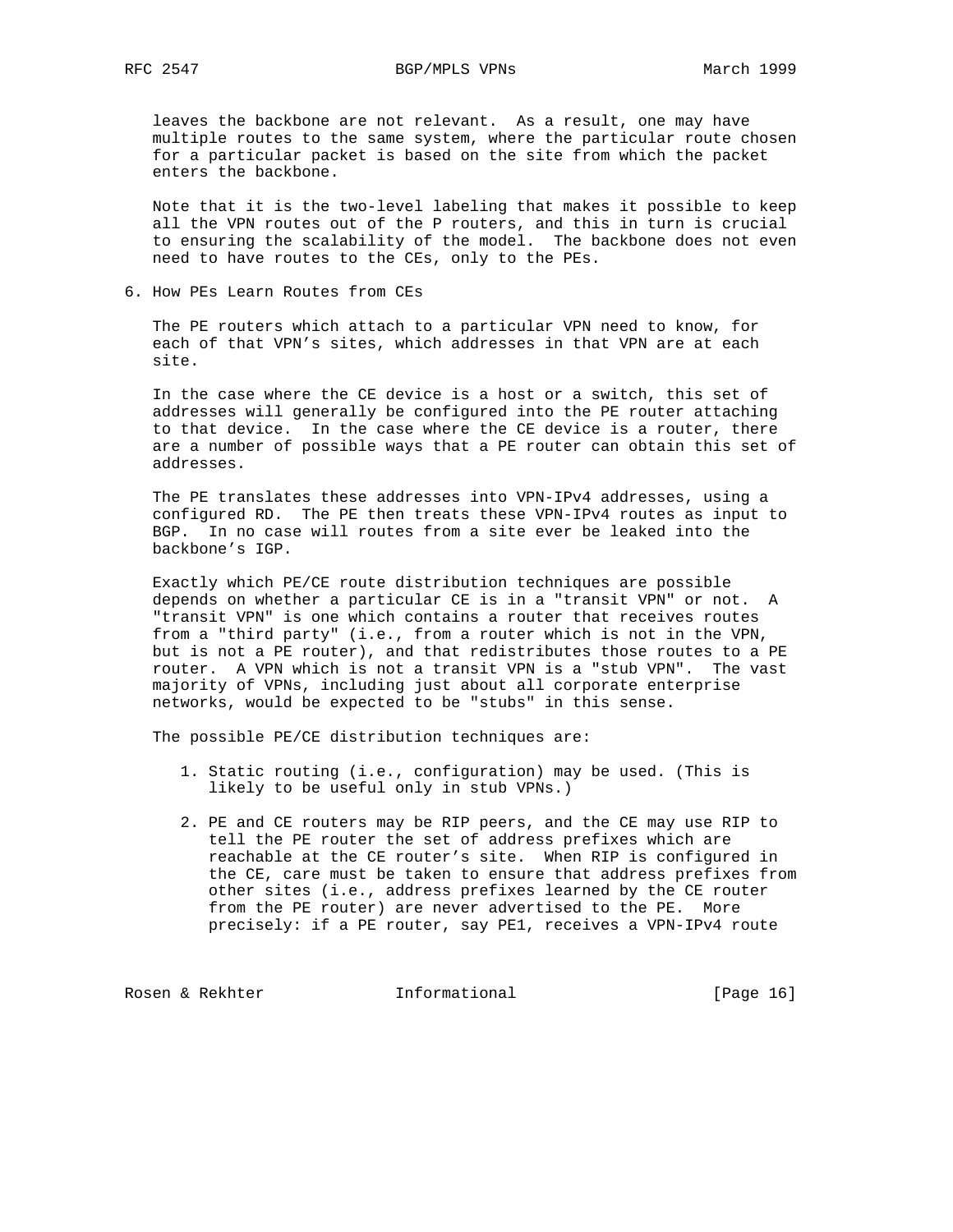R1, and as a result distributes an IPv4 route R2 to a CE, then R2 must not be distributed back from that CE's site to a PE router, say PE2, (where PE1 and PE2 may be the same router or different routers), unless PE2 maps R2 to a VPN-IPv4 route which is different than (i.e., contains a different RD than) R1.

- 3. The PE and CE routers may be OSPF peers. In this case, the site should be a single OSPF area, the CE should be an ABR in that area, and the PE should be an ABR which is not in that area. Also, the PE should report no router links other than those to the CEs which are at the same site. (This technique should be used only in stub VPNs.)
- 4. The PE and CE routers may be BGP peers, and the CE router may use BGP (in particular, EBGP to tell the PE router the set of address prefixes which are at the CE router's site. (This technique can be used in stub VPNs or transit VPNs.)

 From a purely technical perspective, this is by far the best technique:

- a) Unlike the IGP alternatives, this does not require the PE to run multiple routing algorithm instances in order to talk to multiple CEs
- b) BGP is explicitly designed for just this function: passing routing information between systems run by different administrations
- c) If the site contains "BGP backdoors", i.e., routers with BGP connections to routers other than PE routers, this procedure will work correctly in all circumstances. The other procedures may or may not work, depending on the precise circumstances.
- d) Use of BGP makes it easy for the CE to pass attributes of the routes to the PE. For example, the CE may suggest a particular Target for each route, from among the Target attributes that the PE is authorized to attach to the route.

 On the other hand, using BGP is likely to be something new for the CE administrators, except in the case where the customer itself is already an Internet Service Provider (ISP).

Rosen & Rekhter **Informational** [Page 17]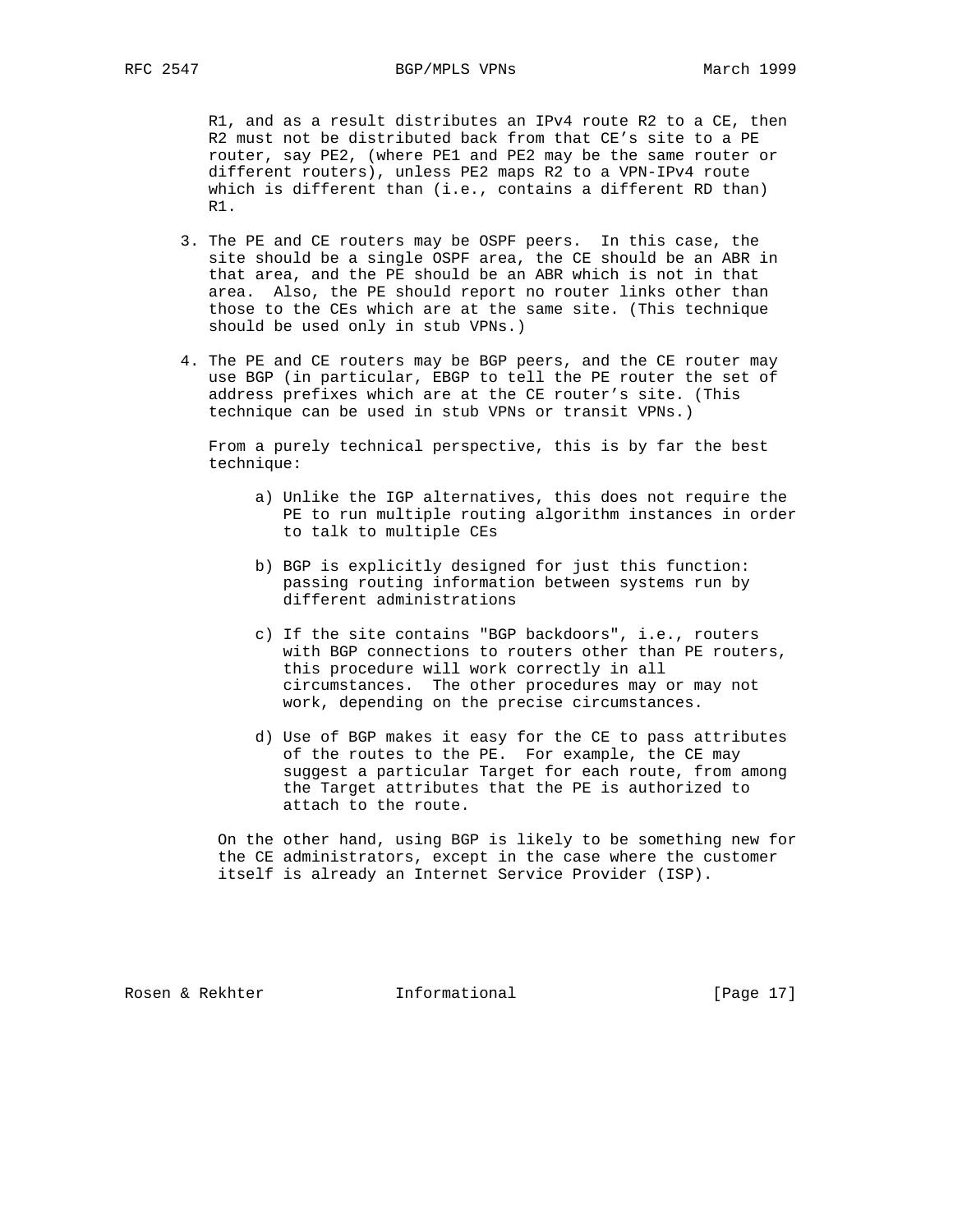If a site is not in a transit VPN, note that it need not have a unique Autonomous System Number (ASN). Every CE whose site which is not in a transit VPN can use the same ASN. This can be chosen from the private ASN space, and it will be stripped out by the PE. Routing loops are prevented by use of the Site of Origin Attribute (see below).

 If a set of sites constitute a transit VPN, it is convenient to represent them as a BGP Confederation, so that the internal structure of the VPN is hidden from any router which is not within the VPN. In this case, each site in the VPN would need two BGP connections to the backbone, one which is internal to the confederation and one which is external to it. The usual intra-confederation procedures would have to be slightly modified in order to take account for the fact that the backbone and the sites may have different policies. The backbone is a member of the confederation on one of the connections, but is not a member on the other. These techniques may be useful if the customer for the VPN service is an ISP. This technique allows a customer that is an ISP to obtain VPN backbone service from one of its ISP peers.

 (However, if a VPN customer is itself an ISP, and its CE routers support MPLS, a much simpler technique can be used, wherein the ISP is regarded as a stub VPN. See section 8.)

 When we do not need to distinguish among the different ways in which a PE can be informed of the address prefixes which exist at a given site, we will simply say that the PE has "learned" the routes from that site.

 Before a PE can redistribute a VPN-IPv4 route learned from a site, it must assign certain attributes to the route. There are three such attributes:

- Site of Origin

 This attribute uniquely identifies the site from which the PE router learned the route. All routes learned from a particular site must be assigned the same Site of Origin attribute, even if a site is multiply connected to a single PE, or is connected to multiple PEs. Distinct Site of Origin attributes must be used for distinct sites. This attribute could be encoded as an extended BGP communities attribute (section 4.2.1).

- VPN of Origin

See section 4.2.1.

Rosen & Rekhter **Informational** [Page 18]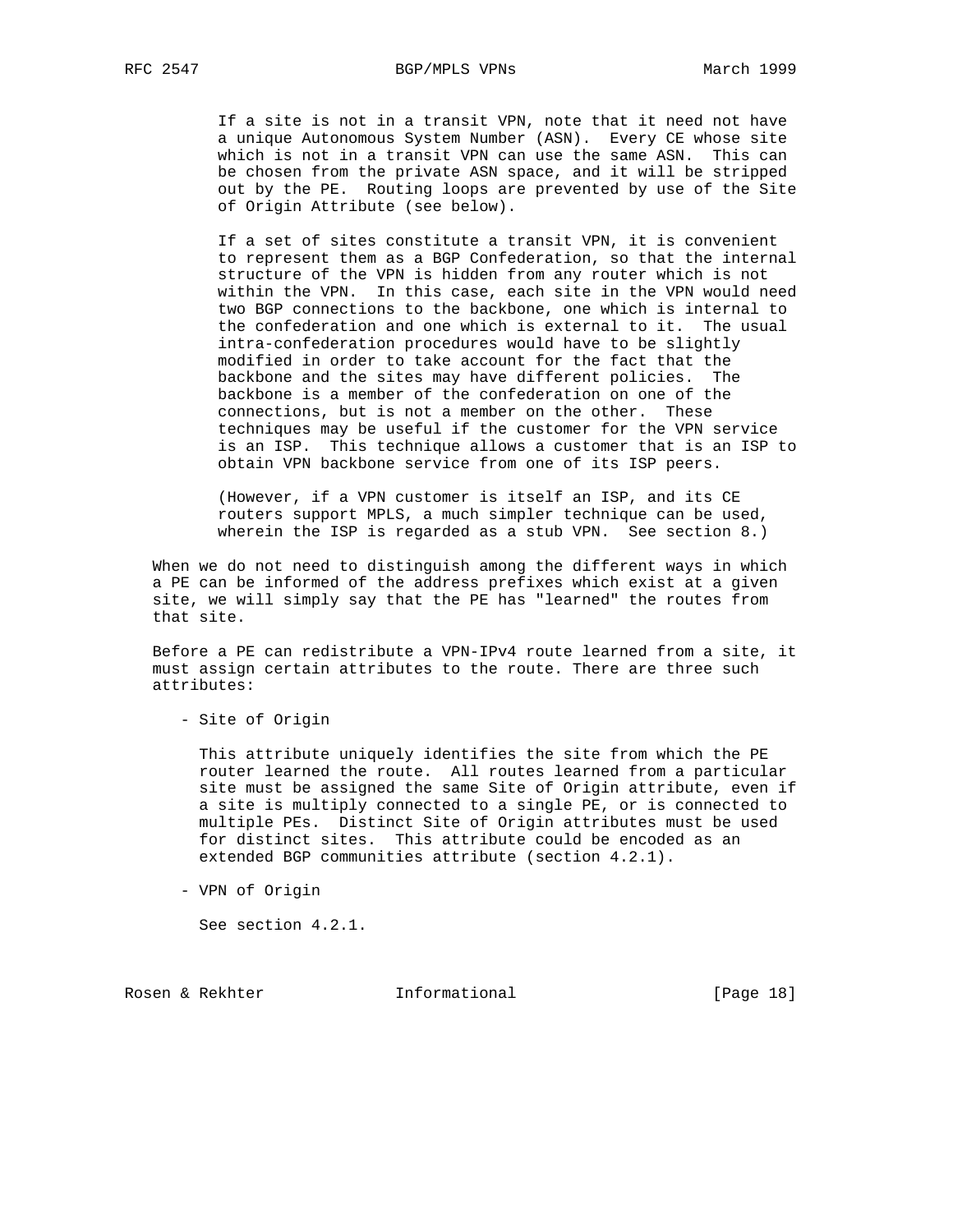- Target VPN

See section 4.2.1.

7. How CEs learn Routes from PEs

In this section, we assume that the CE device is a router.

 In general, a PE may distribute to a CE any route which the PE has placed in the forwarding table which it uses to route packets from that CE. There is one exception: if a route's Site of Origin attribute identifies a particular site, that route must never be redistributed to any CE at that site.

 In most cases, however, it will be sufficient for the PE to simply distribute the default route to the CE. (In some cases, it may even be sufficient for the CE to be configured with a default route pointing to the PE.) This will generally work at any site which does not itself need to distribute the default route to other sites. (E.g., if one site in a corporate VPN has the corporation's access to the Internet, that site might need to have default distributed to the other site, but one could not distribute default to that site itself.)

 Whatever procedure is used to distribute routes from CE to PE will also be used to distribute routes from PE to CE.

8. What if the CE Supports MPLS?

 In the case where the CE supports MPLS, AND is willing to import the complete set of routes from its VPNs, the PE can distribute to it a label for each such route. When the PE receives a packet from the CE with such a label, it (a) replaces that label with the corresponding label that it learned via BGP, and (b) pushes on a label corresponding to the BGP next hop for the corresponding route.

8.1. Virtual Sites

 If the CE/PE route distribution is done via BGP, the CE can use MPLS to support multiple virtual sites. The CE may itself contain a separate forwarding table for each virtual site, which it populates as indicated by the VPN of Origin and Target VPN attributes of the routes it receives from the PE. If the CE receives the full set of routes from the PE, the PE will not need to do any address lookup at all on packets received from the CE. Alternatively, the PE may in some cases be able to distribute to the CE a single (labeled) default route for each VPN. Then when the PE receives a labeled packet from

Rosen & Rekhter **Informational** [Page 19]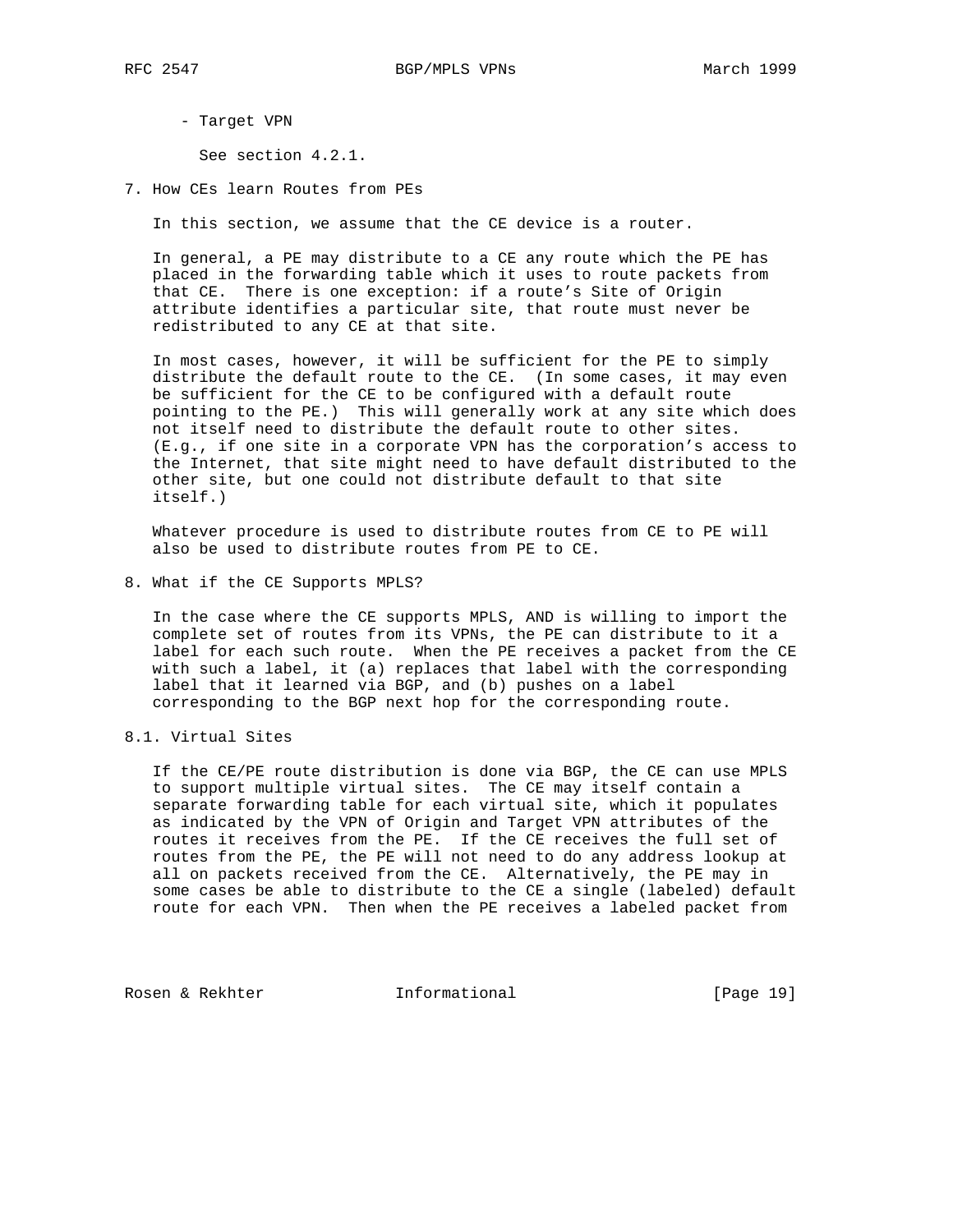the CE, it would know which forwarding table to look in; the label placed on the packet by the CE would identify only the virtual site from which the packet is coming.

8.2. Representing an ISP VPN as a Stub VPN

 If a particular VPN is actually an ISP, but its CE routers support MPLS, then the VPN can actually be treated as a stub VPN. The CE and PE routers need only exchange routes which are internal to the VPN. The PE router would distribute to the CE router a label for each of these routes. Routers at different sites in the VPN can then become BGP peers. When the CE router looks up a packet's destination address, the routing lookup always resolves to an internal address, usually the address of the packet's BGP next hop. The CE labels the packet appropriately and sends the packet to the PE.

9. Security

Under the following conditions:

- a) labeled packets are not accepted by backbone routers from untrusted or unreliable sources, unless it is known that such packets will leave the backbone before the IP header or any labels lower in the stack will be inspected, and
- b) labeled VPN-IPv4 routes are not accepted from untrusted or unreliable sources,

 the security provided by this architecture is virtually identical to that provided to VPNs by Frame Relay or ATM backbones.

 It is worth noting that the use of MPLS makes it much simpler to provide this level of security than would be possible if one attempted to use some form of IP-within-IP tunneling in place of MPLS. It is a simple matter to refuse to accept a labeled packet unless the first of the above conditions applies to it. It is rather more difficult to configure the a router to refuse to accept an IP packet if that packet is an IP-within-IP tunnelled packet which is going to a "wrong" place.

 The use of MPLS also allows a VPN to span multiple SPs without depending in any way on the inter-domain distribution of IPv4 routing information.

 It is also possible for a VPN user to provide himself with enhanced security by making use of Tunnel Mode IPSEC [5]. This is discussed in the remainder of this section.

Rosen & Rekhter **Informational** [Page 20]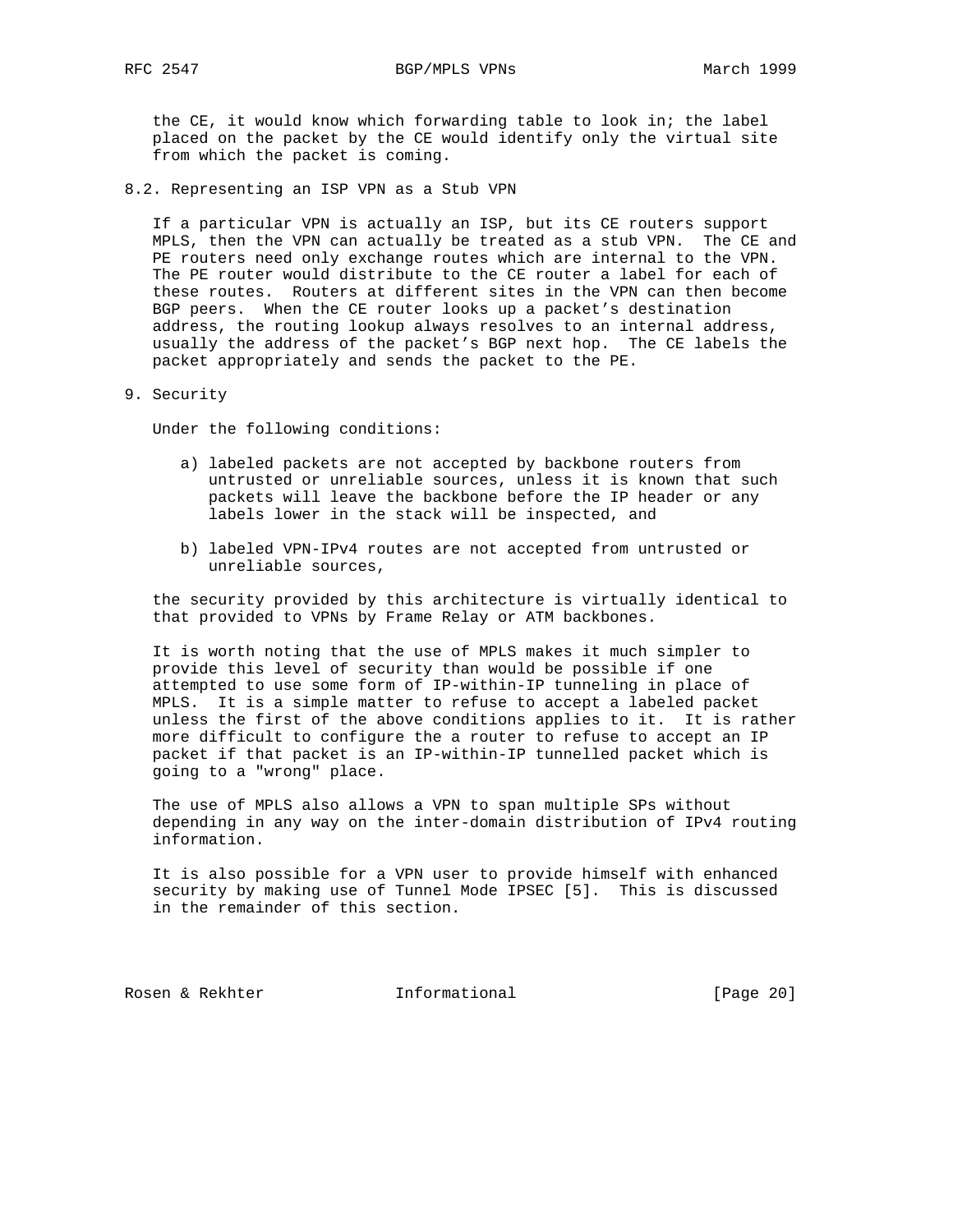9.1. Point-to-Point Security Tunnels between CE Routers

 A security-conscious VPN user might want to ensure that some or all of the packets which traverse the backbone are authenticated and/or encrypted. The standard way to obtain this functionality today would be to create a "security tunnel" between every pair of CE routers in a VPN, using IPSEC Tunnel Mode.

 However, the procedures described so far do not enable the CE router transmitting a packet to determine the identify of the next CE router that the packet will traverse. Yet that information is required in order to use Tunnel Mode IPSEC. So we must extend those procedures to make this information available.

 A way to do this is suggested in [6]. Every VPN-IPv4 route can have an attribute which identifies the next CE router that will be traversed if that route is followed. If this information is provided to all the CE routers in the VPN, standard IPSEC Tunnel Mode can be used.

 If the CE and PE are BGP peers, it is natural to present this information as a BGP attribute.

 Each CE that is to use IPSEC should also be configured with a set of address prefixes, such that it is prohibited from sending insecure traffic to any of those addresses. This prevents the CE from sending insecure traffic if, for some reason, it fails to obtain the necessary information.

 When MPLS is used to carry packets between the two endpoints of an IPSEC tunnel, the IPSEC outer header does not really perform any function. It might be beneficial to develop a form of IPSEC tunnel mode which allows the outer header to be omitted when MPLS is used.

#### 9.2. Multi-Party Security Associations

 Instead of setting up a security tunnel between each pair of CE routers, it may be advantageous to set up a single, multiparty security association. In such a security association, all the CE routers which are in a particular VPN would share the same security parameters (.e.g., same secret, same algorithm, etc.). Then the ingress CE wouldn't have to know which CE is the next one to receive the data, it would only have to know which VPN the data is going to. A CE which is in multiple VPNs could use different security parameters for each one, thus protecting, e.g., intranet packets from being exposed to the extranet.

Rosen & Rekhter **Informational** [Page 21]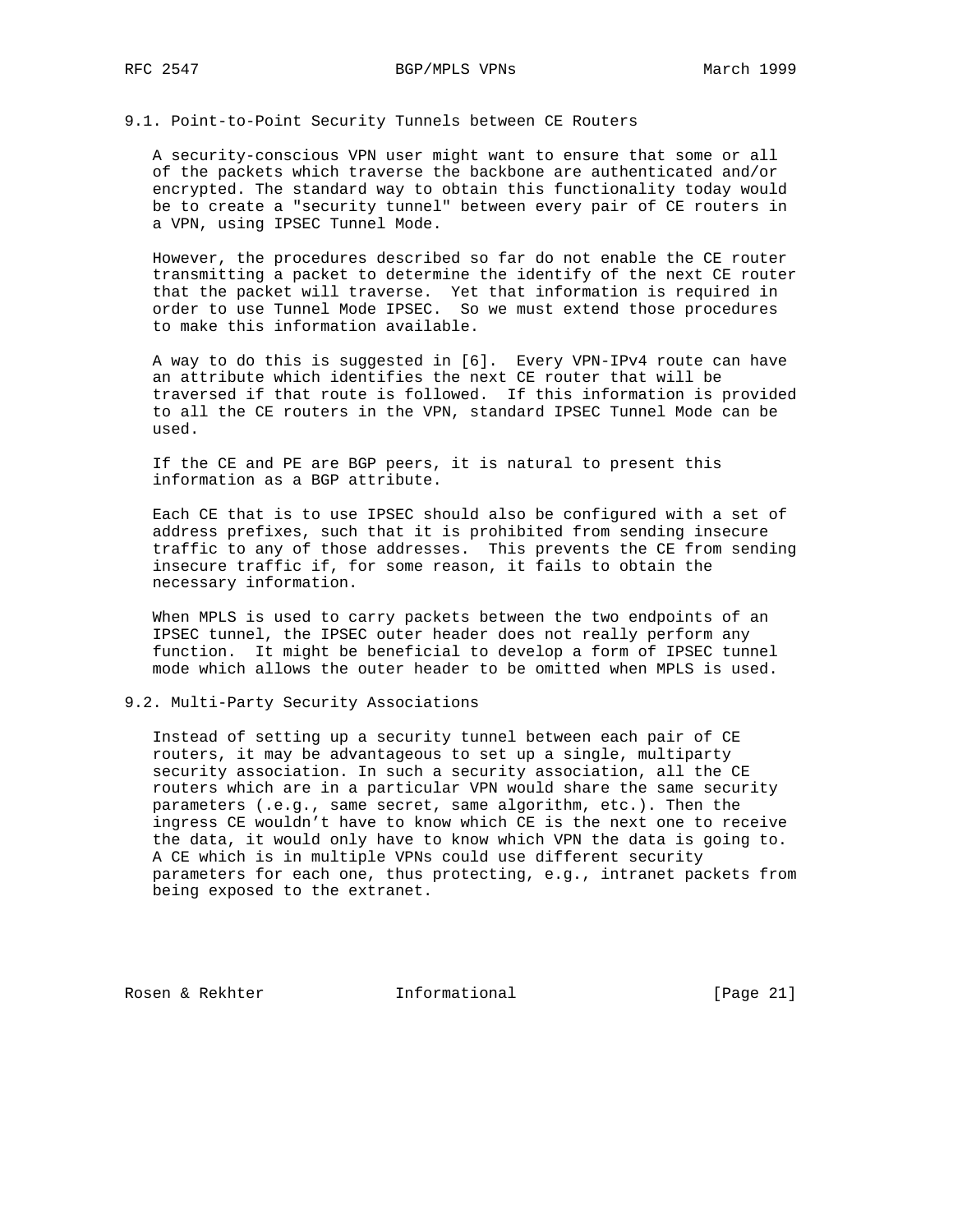With such a scheme, standard Tunnel Mode IPSEC could not be used, because there is no way to fill in the IP destination address field of the "outer header". However, when MPLS is used for forwarding, there is no real need for this outer header anyway; the PE router can use MPLS to get a packet to a tunnel endpoint without even knowing the IP address of that endpoint; it only needs to see the IP destination address of the "inner header".

 A significant advantage of a scheme like this is that it makes routing changes (in particular, a change of egress CE for a particular address prefix) transparent to the security mechanism. This could be particularly important in the case of multi-provider VPNs, where the need to distribute information about such routing changes simply to support the security mechanisms could result in scalability issues.

 Another advantage is that it eliminates the need for the outer IP header, since the MPLS encapsulation performs its role.

10. Quality of Service

 Although not the focus of this paper, Quality of Service is a key component of any VPN service. In MPLS/BGP VPNs, existing L3 QoS capabilities can be applied to labeled packets through the use of the "experimental" bits in the shim header [10], or, where ATM is used as the backbone, through the use of ATM QoS capabilities. The traffic engineering work discussed in [1] is also directly applicable to MPLS/BGP VPNs. Traffic engineering could even be used to establish LSPs with particular QoS characteristics between particular pairs of sites, if that is desirable. Where an MPLS/BGP VPN spans multiple SPs, the architecture described in [7] may be useful. An SP may apply either intserv or diffserv capabilities to a particular VPN, as appropriate.

11. Scalability

 We have discussed scalability issues throughout this paper. In this section, we briefly summarize the main characteristics of our model with respect to scalability.

 The Service Provider backbone network consists of (a) PE routers, (b) BGP Route Reflectors, (c) P routers (which are neither PE routers nor Route Reflectors), and, in the case of multi-provider VPNs, (d) ASBRs.

Rosen & Rekhter **Informational** [Page 22]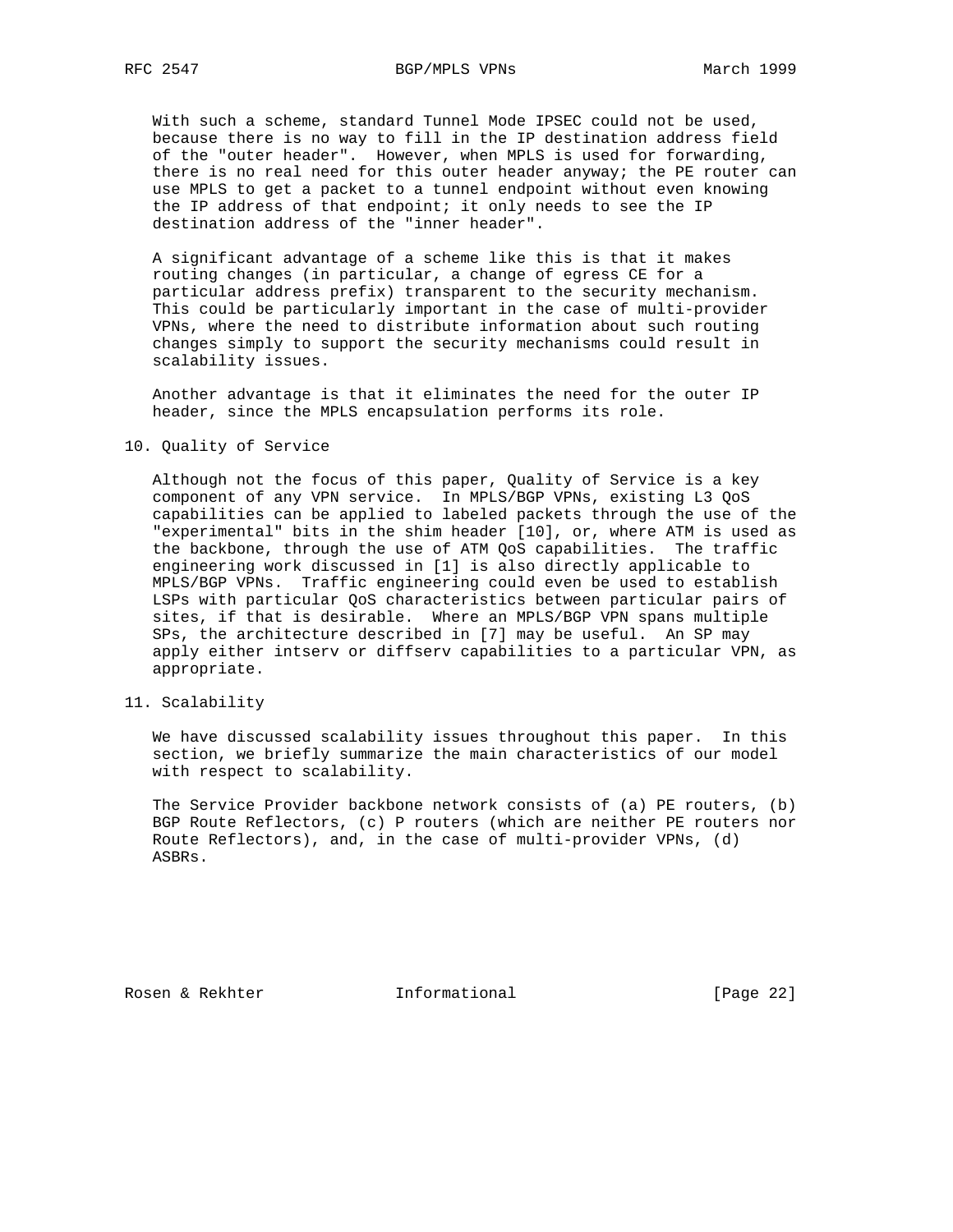P routers do not maintain any VPN routes. In order to properly forward VPN traffic, the P routers need only maintain routes to the PE routers and the ASBRs. The use of two levels of labeling is what makes it possible to keep the VPN routes out of the P routers.

 A PE router to maintains VPN routes, but only for those VPNs to which it is directly attached.

 Route reflectors and ASBRs can be partitioned among VPNs so that each partition carries routes for only a subset of the VPNs provided by the Service Provider. Thus no single Route Reflector or ASBR is required to maintain routes for all the VPNs.

 As a result, no single component within the Service Provider network has to maintain all the routes for all the VPNs. So the total capacity of the network to support increasing numbers of VPNs is not limited by the capacity of any individual component.

12. Intellectual Property Considerations

 Cisco Systems may seek patent or other intellectual property protection for some of all of the technologies disclosed in this document. If any standards arising from this document are or become protected by one or more patents assigned to Cisco Systems, Cisco intends to disclose those patents and license them on reasonable and non-discriminatory terms.

13. Security Considerations

Security issues are discussed throughout this memo.

14. Acknowledgments

 Significant contributions to this work have been made by Ravi Chandra, Dan Tappan and Bob Thomas.

Rosen & Rekhter **Informational** [Page 23]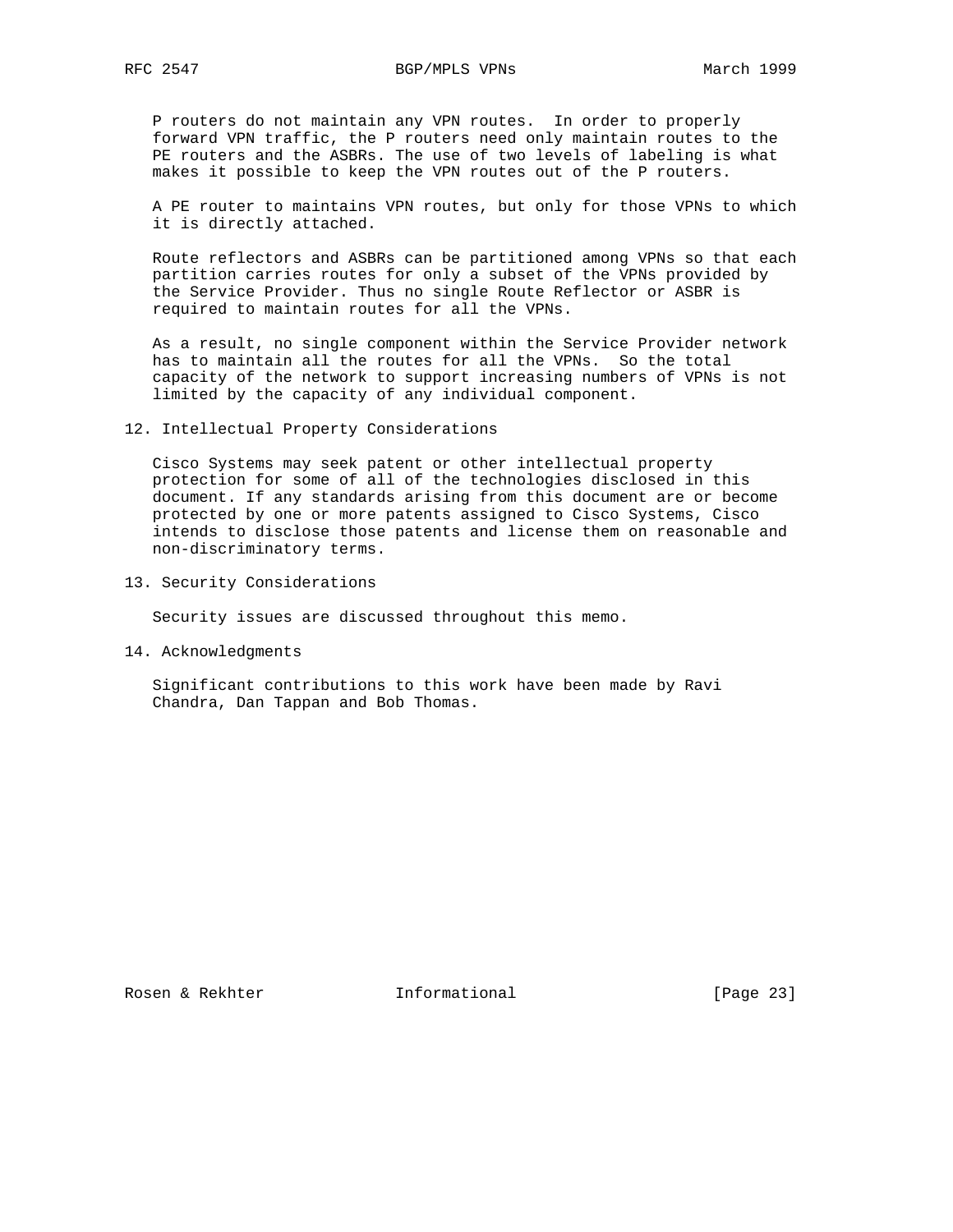15. Authors' Addresses

 Eric C. Rosen Cisco Systems, Inc. 250 Apollo Drive Chelmsford, MA, 01824

EMail: erosen@cisco.com

 Yakov Rekhter Cisco Systems, Inc. 170 Tasman Drive San Jose, CA, 95134

EMail: yakov@cisco.com

16. References

- [1] Awduche, Berger, Gan, Li, Swallow, and Srinavasan, "Extensions to RSVP for LSP Tunnels", Work in Progress.
- [2] Bates, T. and R. Chandrasekaran, "BGP Route Reflection: An alternative to full mesh IBGP", RFC 1966, June 1996.
- [3] Bates, T., Chandra, R., Katz, D. and Y. Rekhter, "Multiprotocol Extensions for BGP4", RFC 2283, February 1998.
- [4] Gleeson, Heinanen, and Armitage, "A Framework for IP Based Virtual Private Networks", Work in Progress.
- [5] Kent and Atkinson, "Security Architecture for the Internet Protocol", RFC 2401, November 1998.
- [6] Li, "CPE based VPNs using MPLS", October 1998, Work in Progress.
- [7] Li, T. and Y. Rekhter, "A Provider Architecture for Differentiated Services and Traffic Engineering (PASTE)", RFC 2430, October 1998.
- [8] Rekhter and Rosen, "Carrying Label Information in BGP4", Work in Progress.
- [9] Rosen, Viswanathan, and Callon, "Multiprotocol Label Switching Architecture", Work in Progress.
- [10] Rosen, Rekhter, Tappan, Farinacci, Fedorkow, Li, and Conta, "MPLS Label Stack Encoding", Work in Progress.

Rosen & Rekhter **Informational** [Page 24]